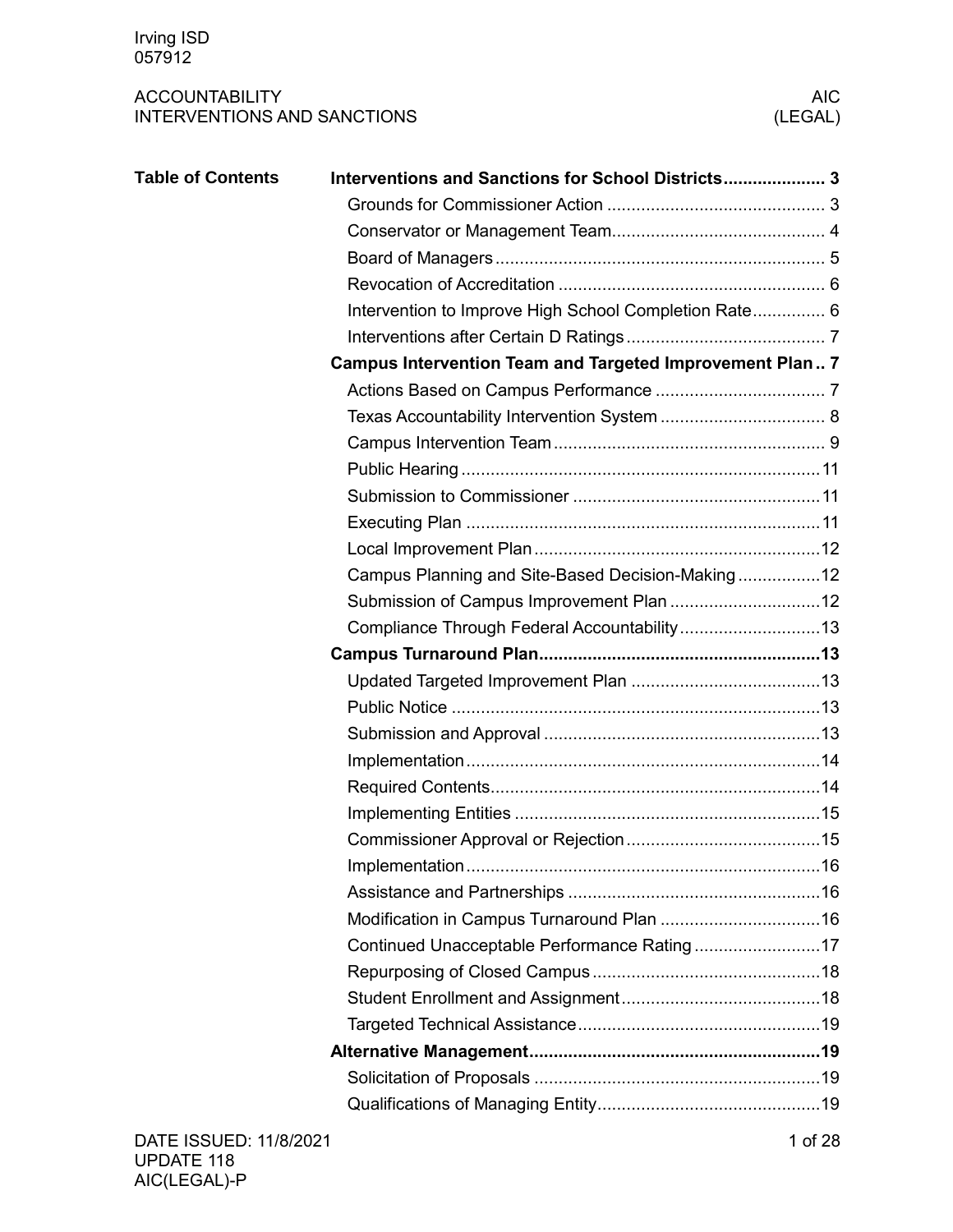| Replacement of Member of Board of Managers 23  |  |
|------------------------------------------------|--|
|                                                |  |
|                                                |  |
|                                                |  |
|                                                |  |
|                                                |  |
|                                                |  |
|                                                |  |
|                                                |  |
|                                                |  |
|                                                |  |
|                                                |  |
|                                                |  |
|                                                |  |
|                                                |  |
|                                                |  |
|                                                |  |
|                                                |  |
| Special Program Performance Determination27    |  |
|                                                |  |
| Failure to Submit Emergency Operations Plan 28 |  |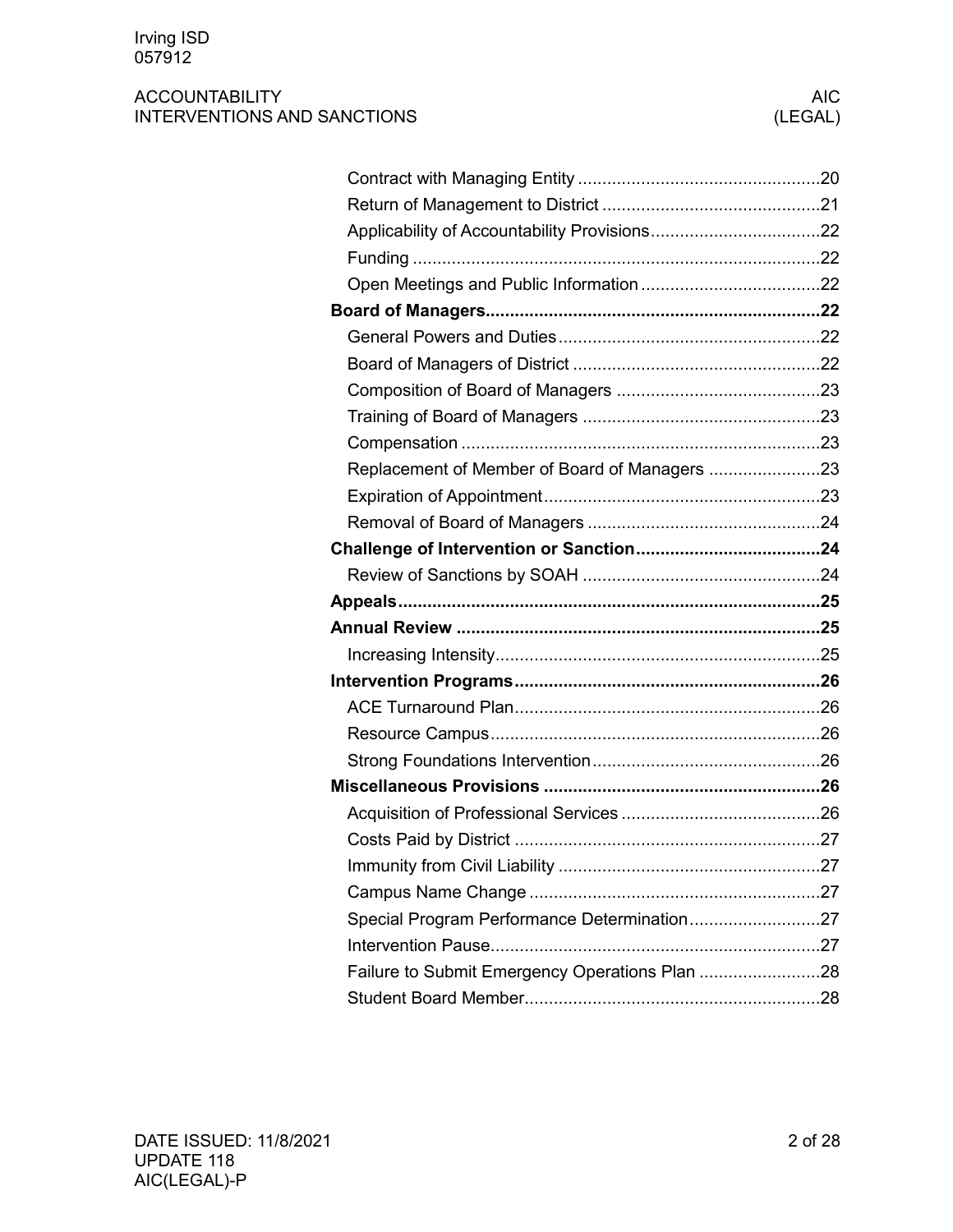<span id="page-2-1"></span><span id="page-2-0"></span>

| <b>Interventions and</b><br><b>Sanctions for School</b><br><b>Districts</b> | The commissioner of education shall take any of the actions au-<br>thorized by Education Code, Chapter 39A, Subchapter A, to the ex-<br>tent the commissioner determines necessary if: |            |                                                                                                                                                                                                                                                                                                                            |
|-----------------------------------------------------------------------------|----------------------------------------------------------------------------------------------------------------------------------------------------------------------------------------|------------|----------------------------------------------------------------------------------------------------------------------------------------------------------------------------------------------------------------------------------------------------------------------------------------------------------------------------|
| Grounds for<br>Commissioner                                                 | 1.                                                                                                                                                                                     |            | A district does not satisfy:                                                                                                                                                                                                                                                                                               |
| Action                                                                      |                                                                                                                                                                                        | a.         | The accreditation criteria under Education Code 39.052<br>[see AIA];                                                                                                                                                                                                                                                       |
|                                                                             |                                                                                                                                                                                        | b.         | The academic performance standards under Education<br>Code 39.053 or 39.054 [see AIA]; or                                                                                                                                                                                                                                  |
|                                                                             |                                                                                                                                                                                        | c.         | Any financial accountability standard as determined by<br>commissioner rule [see CFA]; or                                                                                                                                                                                                                                  |
|                                                                             | 2.                                                                                                                                                                                     | 39.003.    | The commissioner considers the action to be appropriate on<br>the basis of a special investigation under Education Code                                                                                                                                                                                                    |
|                                                                             |                                                                                                                                                                                        |            | Education Code 39A.001                                                                                                                                                                                                                                                                                                     |
| Authorized<br>Commissioner                                                  | may:                                                                                                                                                                                   |            | If a district is subject to commissioner action, the commissioner                                                                                                                                                                                                                                                          |
| Actions                                                                     | 1.                                                                                                                                                                                     |            | Issue public notice of the deficiency to the board;                                                                                                                                                                                                                                                                        |
|                                                                             | 2.                                                                                                                                                                                     | public of: | Order a hearing to be conducted by the board to notify the                                                                                                                                                                                                                                                                 |
|                                                                             |                                                                                                                                                                                        | a.         | The insufficient performance;                                                                                                                                                                                                                                                                                              |
|                                                                             |                                                                                                                                                                                        | b.         | The improvements in performance expected by the<br>Texas Education Agency (TEA); and                                                                                                                                                                                                                                       |
|                                                                             |                                                                                                                                                                                        | c.         | The interventions and sanctions that may be imposed if<br>the performance does not improve;                                                                                                                                                                                                                                |
|                                                                             | 3.                                                                                                                                                                                     |            | Order the preparation of a student achievement improvement<br>plan that addresses each academic achievement indicator un-<br>der Education Code 39.053(c) for which the district's perfor-<br>mance is insufficient, the submission of the plan to the com-<br>missioner for approval, and the implementation of the plan; |
|                                                                             | 4.                                                                                                                                                                                     |            | Order a hearing to be held before the commissioner or the<br>commissioner's designee at which the president of the board<br>and the district's superintendent shall appear and explain the<br>district's low performance, lack of improvement, and plans for<br>improvement;                                               |
|                                                                             | 5.                                                                                                                                                                                     |            | Arrange a monitoring review of the district;                                                                                                                                                                                                                                                                               |
|                                                                             | 6.                                                                                                                                                                                     |            | Appoint a TEA monitor to participate in and report to TEA on<br>the activities of the board or superintendent;                                                                                                                                                                                                             |
| DATE ISSUED: 11/8/2021                                                      |                                                                                                                                                                                        |            | 3 of 28                                                                                                                                                                                                                                                                                                                    |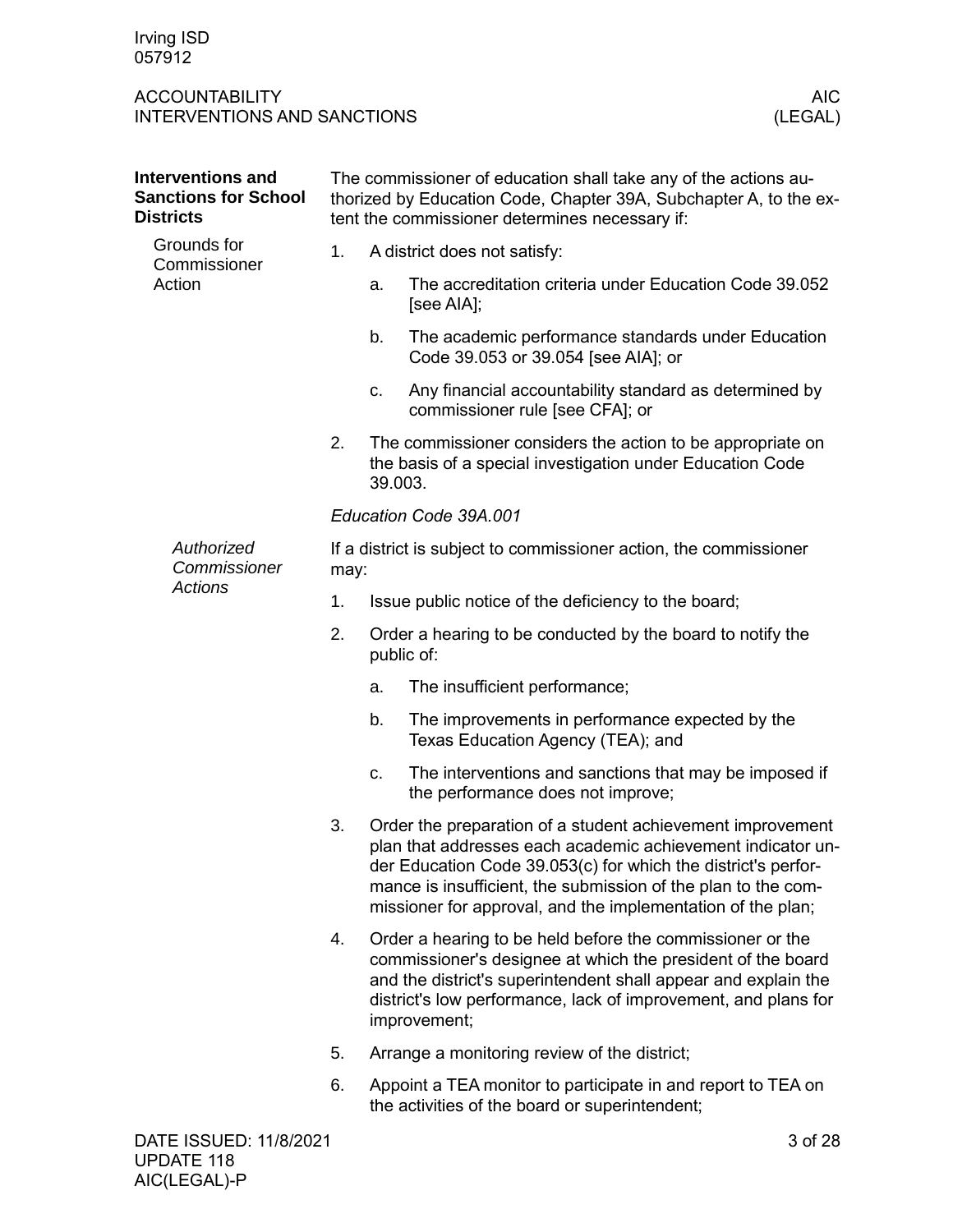#### ACCOUNTABILITY AIC ACCOUNTABILITY INTERVENTIONS AND SANCTIONS (LEGAL)

- 7. Appoint a conservator to oversee the operations of the district;
- 8. Appoint a management team to direct the operations of the district in areas of insufficient performance or require the district to obtain certain services under a contract with another person;
- 9. Authorize the district to enter into a memorandum of understanding with an institution of higher education that provides for the assistance of the institution of higher education in improving the district's performance; or
- 10. Order the use of the board improvement and evaluation tool as provided by Education Code 11.182 [see BG].

### *Education Code 39A.002*

Regardless of whether the commissioner lowers a district's status or rating, the commissioner may take action under Education Code Chapters 39 and 39A or 19 Administrative Code 97.1057 if the commissioner determines that the action is necessary to improve any area of performance by the district or campus.

Subject to 19 Administrative Code 97.1057(h)–(k), once the commissioner takes action under 19 Administrative Code Subchapter EE (accreditation status, standards, and sanctions), the commissioner may impose on the district or campus any other sanction under Education Code Chapter 39 or 39A, or Subchapter EE, singly or in combination, to the extent the commissioner determines is reasonably required to achieve the purposes specified in 19 Administrative Code 97.1053.

*19 TAC 97.1057(c), (e)*

In making a determination to impose district and campus accreditation sanctions under 19 Administrative Code Chapter 97, Subchapter EE, the commissioner shall meet the requirements of 19 Administrative Code 97.1059. *19 TAC 97.1059*

<span id="page-3-0"></span>The commissioner shall clearly define the powers and duties of a conservator or management team appointed to oversee the operations of a district. Conservator or Management Team

> At least every 90 days, the commissioner shall review the need for the conservator or management team and shall remove the conservator or management team unless the commissioner determines that continued appointment is necessary for effective governance of the district or delivery of instructional services.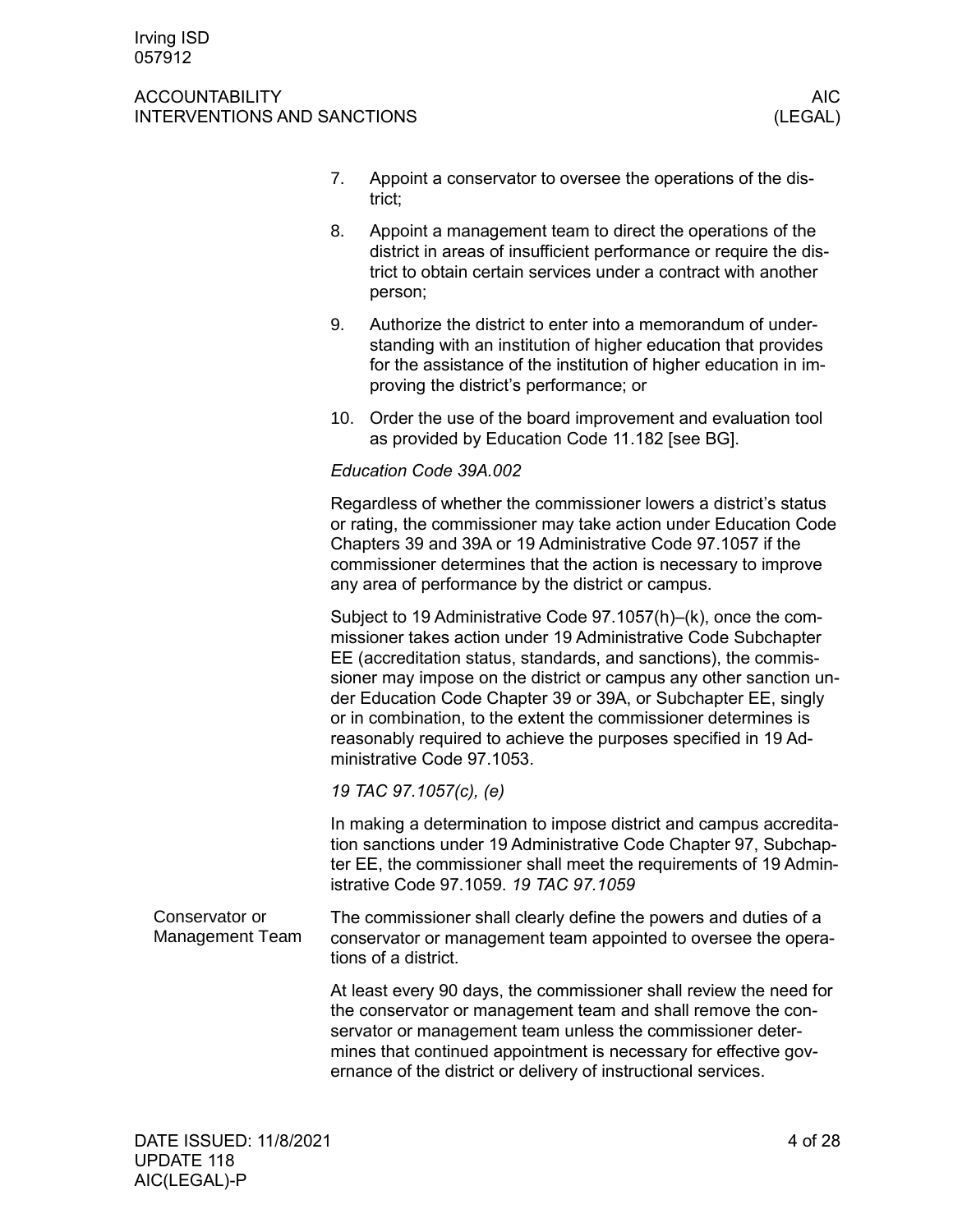#### ACCOUNTABILITY AIC ACCOUNTABILITY INTERVENTIONS AND SANCTIONS (LEGAL)

A conservator or management team, if directed by the commissioner, shall prepare a plan for the implementation of the appointment of a board of managers or the revocation of accreditation.

The conservator or management team may:

- 1. Direct an action to be taken by the principal of a campus, the superintendent of the district, or the board; and
- 2. Approve or disapprove any action of the principal of a campus, the superintendent of the district, or the board.

The conservator or management team may not:

- 1. Take any action concerning a district election, including ordering or canceling an election or altering the date of or the polling places for an election;
- 2. Change the number of or method of selecting the board;
- 3. Set a tax rate for the district; and
- 4. Adopt a budget for the district that provides for spending a different amount, exclusive of required debt service, from that previously adopted by the board.

A conservator or management team may exercise the powers and duties defined by the commissioner or described above regardless of whether the conservator or management team was appointed to oversee the operations of a district in its entirety or the operations of a certain campus within the district.

### *Education Code 39A.003*

Regardless of whether a district has satisfied the accreditation criteria, if for two consecutive school years, including the current school year, a district has had a conservator or management team assigned to the district or campus for any reason, the commissioner may appoint a board of managers, a majority of whom must be residents of the district, to exercise the powers and duties of the board of trustees. For purposes of this subsection, a school year begins on the first day of instruction and includes any portion of the school year. This applies to an appointed conservator or management team, regardless of the scope or any changes to the scope of the conservator's or team's oversight. *19 TAC 97.1057(d); Education Code 39A.006(a)–(b)* The commissioner may appoint a board of managers to exercise Board of Managers

<span id="page-4-0"></span>the powers and duties of a district's board if the district is subject to commissioner action and: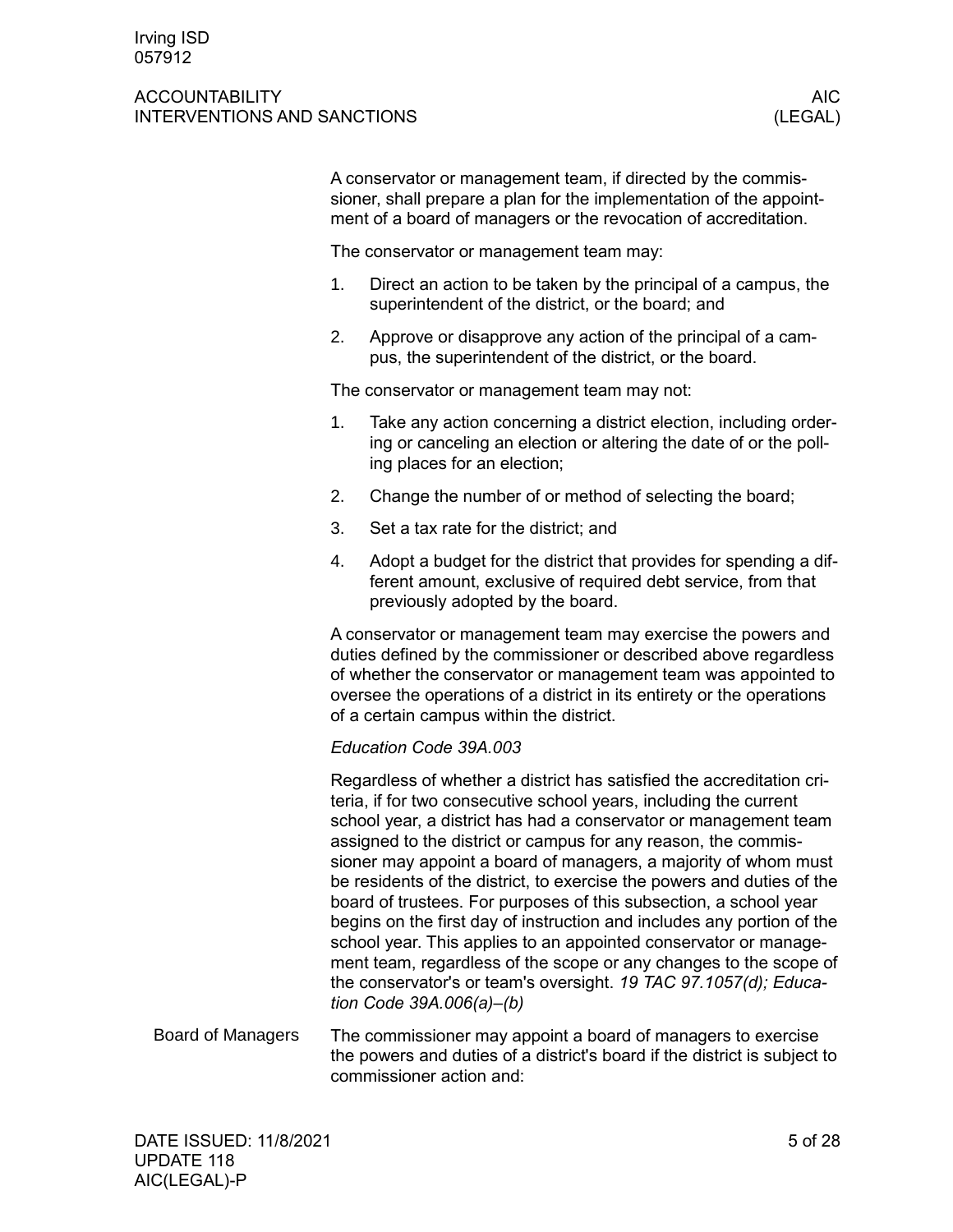<span id="page-5-1"></span><span id="page-5-0"></span>

|                                                                     | 1.   | Has a current accreditation status of accredited-warned or ac-<br>credited-probation;                                                                                                                                                                                                                             |
|---------------------------------------------------------------------|------|-------------------------------------------------------------------------------------------------------------------------------------------------------------------------------------------------------------------------------------------------------------------------------------------------------------------|
|                                                                     | 2.   | Fails to satisfy any standard under Education Code 39.054(e);<br><b>or</b>                                                                                                                                                                                                                                        |
|                                                                     | 3.   | Fails to satisfy financial accountability standards as deter-<br>mined by commissioner rule.                                                                                                                                                                                                                      |
|                                                                     |      | Education Code 39A.004                                                                                                                                                                                                                                                                                            |
| Revocation of<br>Accreditation                                      |      | The commissioner may revoke the accreditation of a district if the<br>district is subject to commissioner action, and for two consecutive<br>school years, including the current school year, the district has:                                                                                                   |
|                                                                     | 1.   | Received an accreditation status of accredited-warned or ac-<br>credited-probation;                                                                                                                                                                                                                               |
|                                                                     | 2.   | Failed to satisfy any standard under Education Code<br>$39.054(e)$ ; or                                                                                                                                                                                                                                           |
|                                                                     | 3.   | Failed to satisfy financial accountability standards as deter-<br>mined by commissioner rule.                                                                                                                                                                                                                     |
|                                                                     | may: | In addition to revoking a district's accreditation, the commissioner                                                                                                                                                                                                                                              |
|                                                                     | 1.   | Order closure of the district and annex the district to one or<br>more adjoining districts under Education Code 13.054; or                                                                                                                                                                                        |
|                                                                     | 2.   | In the case of a home-rule school district, order closure of all<br>programs operated under the district's charter.                                                                                                                                                                                               |
|                                                                     |      | Education Code 39A.005                                                                                                                                                                                                                                                                                            |
| Intervention to<br>Improve High<br><b>School Completion</b><br>Rate |      | If a district is subject to commissioner action and the district has<br>failed to satisfy any standard under Education Code 39.054(e) be-<br>cause of the district's dropout rates, the commissioner may impose<br>sanctions against a district designed to improve high school com-<br>pletion rates, including: |
|                                                                     | 1.   | Ordering the development of a dropout prevention plan for ap-<br>proval by the commissioner;                                                                                                                                                                                                                      |
|                                                                     | 2.   | Restructuring the district or appropriate campuses to improve<br>identification of and service to students who are at risk of<br>dropping out of school, as defined by Education Code 29.081;                                                                                                                     |
|                                                                     | 3.   | Ordering lower student-to-counselor ratios on campuses with<br>high dropout rates; and                                                                                                                                                                                                                            |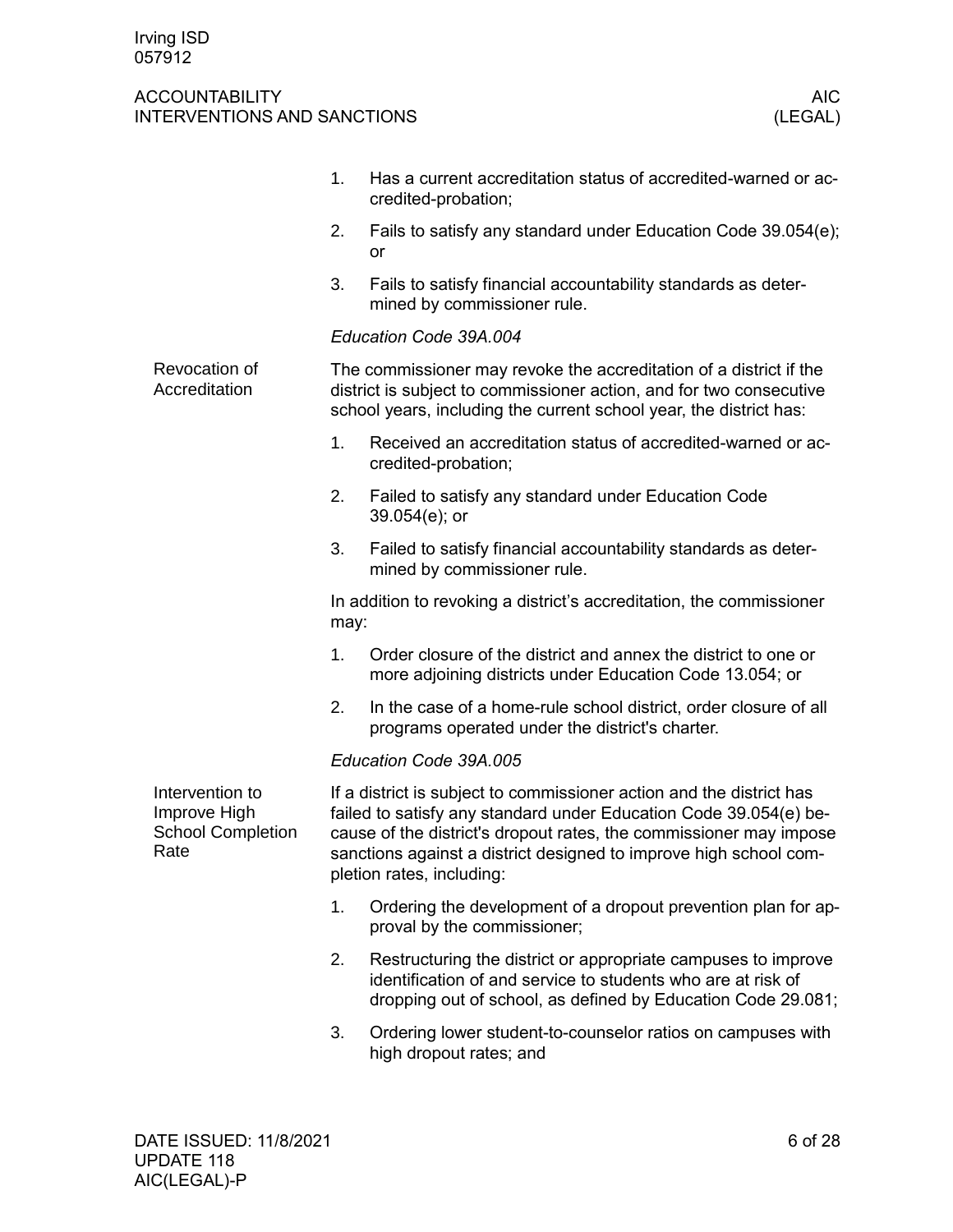<span id="page-6-2"></span><span id="page-6-1"></span><span id="page-6-0"></span>

|                                                                                                                                | 4.                                                                                                                                                                                                                                                                            | Ordering the use of any other intervention strategy effective in<br>reducing dropout rates, including mentor programs and flexi-<br>ble class scheduling.                                                                                                                                |  |  |  |  |  |
|--------------------------------------------------------------------------------------------------------------------------------|-------------------------------------------------------------------------------------------------------------------------------------------------------------------------------------------------------------------------------------------------------------------------------|------------------------------------------------------------------------------------------------------------------------------------------------------------------------------------------------------------------------------------------------------------------------------------------|--|--|--|--|--|
|                                                                                                                                |                                                                                                                                                                                                                                                                               | Education Code 39A.007                                                                                                                                                                                                                                                                   |  |  |  |  |  |
| Interventions after<br>Certain D Ratings                                                                                       | Until another performance rating is issued, TEA may not implement<br>the following intervention or sanctions to a D-rated district or cam-<br>pus, if the D rating is considered acceptable [see AIA]. The follow-<br>ing interventions and sanctions are subject to a pause: |                                                                                                                                                                                                                                                                                          |  |  |  |  |  |
|                                                                                                                                | 1.                                                                                                                                                                                                                                                                            | Revocation of a charter under Education Code 12.115(c);                                                                                                                                                                                                                                  |  |  |  |  |  |
|                                                                                                                                | 2.                                                                                                                                                                                                                                                                            | Annexation under Education Code 13.054;                                                                                                                                                                                                                                                  |  |  |  |  |  |
|                                                                                                                                | 3.                                                                                                                                                                                                                                                                            | Change in accreditation status under rules adopted for ac-<br>creditation under Education Code 39.052; and                                                                                                                                                                               |  |  |  |  |  |
|                                                                                                                                | 4.                                                                                                                                                                                                                                                                            | Interventions or sanctions under Education Code 39A.101(a),<br>39A.107(a) or (c), or 39A.111.                                                                                                                                                                                            |  |  |  |  |  |
|                                                                                                                                | A performance rating of D that is considered acceptable may not<br>be included in calculating consecutive school years of unaccepta-<br>ble performance ratings and is not considered a break in consecu-<br>tive school years of unacceptable performance ratings.           |                                                                                                                                                                                                                                                                                          |  |  |  |  |  |
|                                                                                                                                | Interventions or sanctions implemented prior to a pause shall con-<br>tinue during a school year for which interventions or sanctions<br>listed above are paused.                                                                                                             |                                                                                                                                                                                                                                                                                          |  |  |  |  |  |
|                                                                                                                                |                                                                                                                                                                                                                                                                               | Education Code 39A.118                                                                                                                                                                                                                                                                   |  |  |  |  |  |
| <b>Campus Intervention</b><br><b>Team and Targeted</b><br><b>Improvement Plan</b><br>Actions Based on<br>Campus<br>Performance | If the performance of a campus is below any standard under Edu-<br>cation Code 39.054(e), the commissioner shall:                                                                                                                                                             |                                                                                                                                                                                                                                                                                          |  |  |  |  |  |
|                                                                                                                                | 1.                                                                                                                                                                                                                                                                            | Take actions, to the extent the commissioner determines nec-<br>essary, as provided by Education Code, Chapter 39A; and                                                                                                                                                                  |  |  |  |  |  |
|                                                                                                                                | 2.                                                                                                                                                                                                                                                                            | Assign a campus intervention team.                                                                                                                                                                                                                                                       |  |  |  |  |  |
|                                                                                                                                | To the extent the commissioner determines necessary, the com-<br>missioner may:                                                                                                                                                                                               |                                                                                                                                                                                                                                                                                          |  |  |  |  |  |
|                                                                                                                                | 1.                                                                                                                                                                                                                                                                            | Order a hearing to be held before the commissioner or the<br>commissioner's designee at which the president of the board,<br>the superintendent, and the campus principal shall appear<br>and explain the campus's low performance, lack of improve-<br>ment, and plans for improvement; |  |  |  |  |  |
|                                                                                                                                | 2.                                                                                                                                                                                                                                                                            | Establish a school community partnership team composed of<br>members of the campus-level planning and decision-making                                                                                                                                                                    |  |  |  |  |  |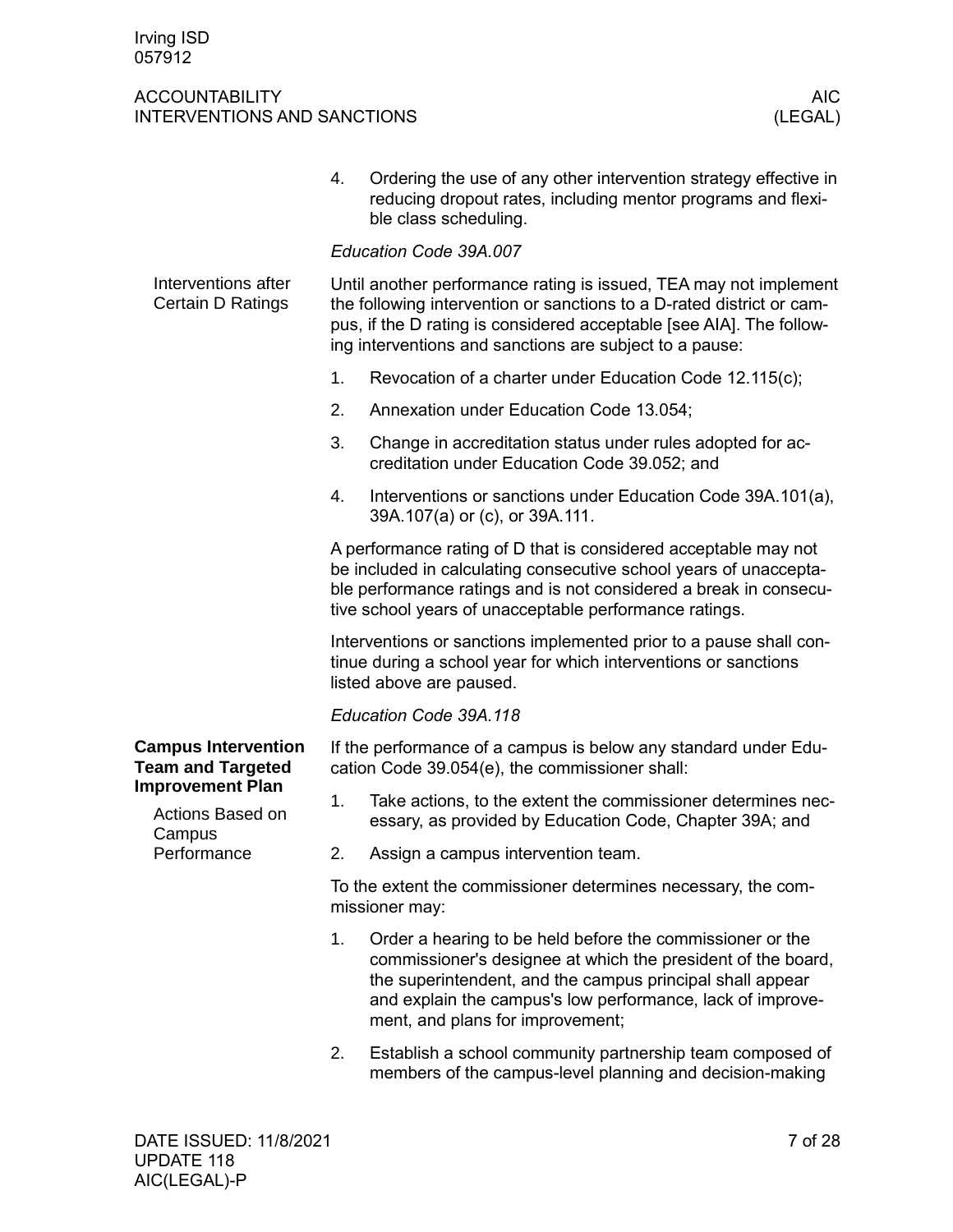<span id="page-7-0"></span>

|                                                       |                                | committee and additional community representatives as de-<br>termined appropriate by the commissioner;                                                                                                                                                                                                                                                                                                                                                                                                                                         |  |  |  |
|-------------------------------------------------------|--------------------------------|------------------------------------------------------------------------------------------------------------------------------------------------------------------------------------------------------------------------------------------------------------------------------------------------------------------------------------------------------------------------------------------------------------------------------------------------------------------------------------------------------------------------------------------------|--|--|--|
|                                                       | 3.                             | If applicable under the strong foundations intervention under<br>Education Code 39A.064, require the district to comply with<br>all requirements of the strong foundations grant program un-<br>der Education Code 29.0881 for the campus; or                                                                                                                                                                                                                                                                                                  |  |  |  |
|                                                       | 4.                             | Any combination of the actions described by items 1 through<br>3 above.                                                                                                                                                                                                                                                                                                                                                                                                                                                                        |  |  |  |
|                                                       |                                | Education Code 39A.051                                                                                                                                                                                                                                                                                                                                                                                                                                                                                                                         |  |  |  |
| Texas<br>Accountability<br><b>Intervention System</b> |                                | If a campus's performance is below any standard under Education<br>Code 39.054(e), the campus shall engage in interventions as de-<br>scribed by TEA. The commissioner shall assign members to a<br>campus intervention team as outlined in 19 Administrative Code<br>97.1063 and Education Code 39A.052. The campus shall establish<br>a campus leadership team (CLT) that includes the campus princi-<br>pal and other campus leaders responsible for the development, im-<br>plementation, and monitoring of the targeted improvement plan. |  |  |  |
|                                                       |                                | If a campus is assigned an unacceptable rating under Education<br>Code 39.054(e):                                                                                                                                                                                                                                                                                                                                                                                                                                                              |  |  |  |
|                                                       | 1.                             | For a second consecutive year, the campus must engage in<br>the processes outlined in this provision, and the campus must<br>develop a campus turnaround plan to be approved by the<br>commissioner.                                                                                                                                                                                                                                                                                                                                           |  |  |  |
|                                                       | 2.                             | For a third or fourth consecutive year, the campus must en-<br>gage in the processes outlined in this provision, and the cam-<br>pus must implement the commissioner-approved campus<br>turnaround plan as described in 19 Administrative Code<br>97.1064.                                                                                                                                                                                                                                                                                     |  |  |  |
|                                                       | 3.                             | For a fifth consecutive year, the commissioner shall order the<br>appointment of a board of managers to govern the district or<br>the closure of the campus.                                                                                                                                                                                                                                                                                                                                                                                   |  |  |  |
|                                                       |                                | Based on a campus's progress toward improvement, the commis-<br>sioner may order a hearing if a campus's performance is below any<br>standard under Education Code 39.054(e).                                                                                                                                                                                                                                                                                                                                                                  |  |  |  |
|                                                       |                                | Interventions and sanctions listed under this provision begin upon<br>release of preliminary ratings and may be adjusted based on final<br>accountability ratings.                                                                                                                                                                                                                                                                                                                                                                             |  |  |  |
|                                                       | 19 TAC 97.1061(a)-(c), (e)-(i) |                                                                                                                                                                                                                                                                                                                                                                                                                                                                                                                                                |  |  |  |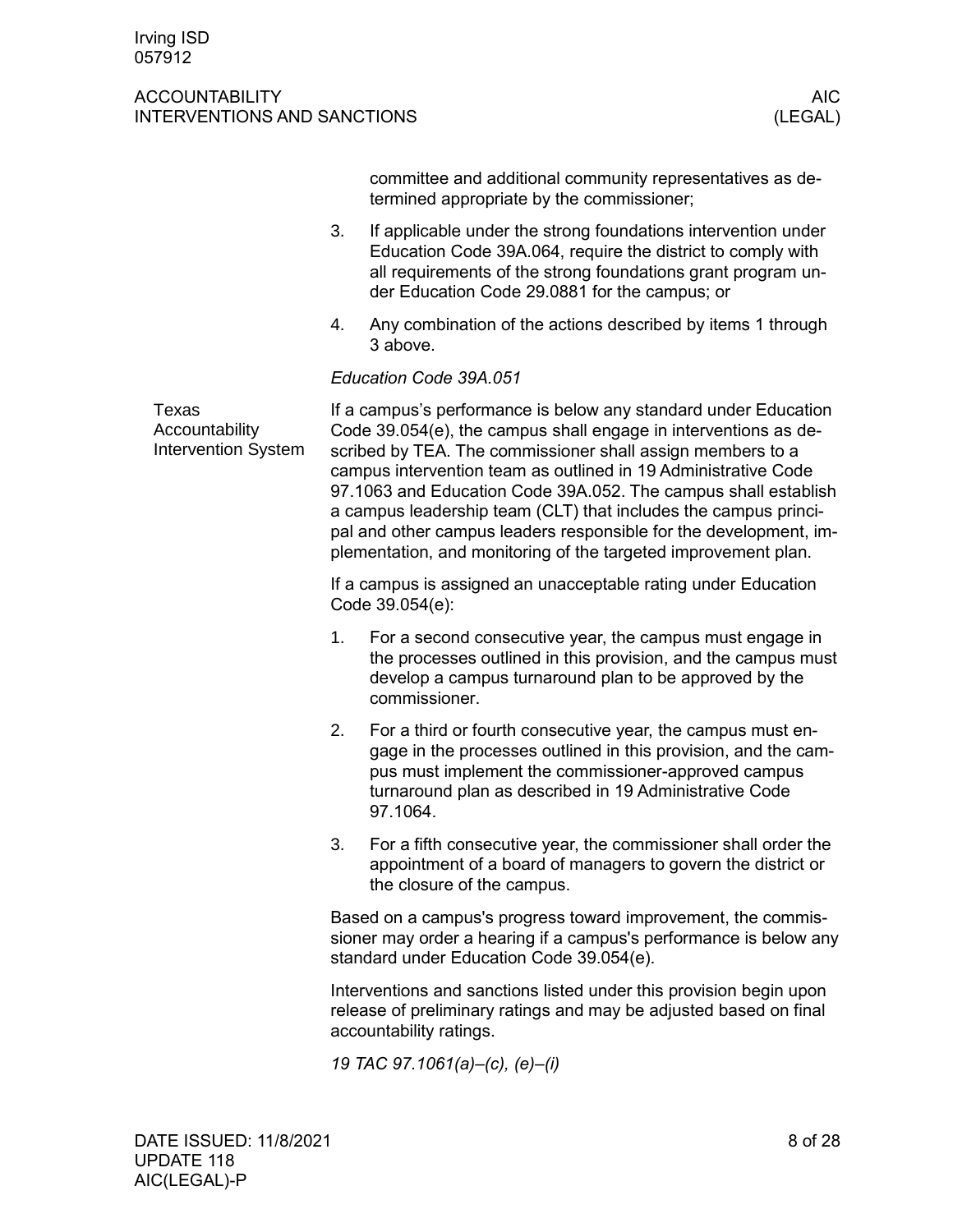<span id="page-8-0"></span>

| Campus<br><b>Intervention Team</b> | The campus intervention team shall follow the requirements of<br>19 Administrative Code 97.1061 and Education Code 39.106.                                                                                                                                                                        |                                                                                                                                                                                    |                                                                                                           |  |  |  |
|------------------------------------|---------------------------------------------------------------------------------------------------------------------------------------------------------------------------------------------------------------------------------------------------------------------------------------------------|------------------------------------------------------------------------------------------------------------------------------------------------------------------------------------|-----------------------------------------------------------------------------------------------------------|--|--|--|
|                                    | A campus intervention team assigned by the commissioner may in-<br>clude teachers, principals, other educational professionals, and su-<br>perintendents recognized for excellence in their roles and ap-<br>pointed by the commissioner to serve as members of a team.<br>Education Code 39A.052 |                                                                                                                                                                                    |                                                                                                           |  |  |  |
|                                    | A campus intervention team must include a district coordinator of<br>school improvement (DCSI) and the campus principal's direct su-<br>pervisor, if the DCSI is not the campus principal's direct supervisor.<br>The DCSI must submit qualifications to TEA for approval.                        |                                                                                                                                                                                    |                                                                                                           |  |  |  |
|                                    | An education professional, approved through an application either<br>by TEA or TEA's technical assistance provider, who is not an em-<br>ployee of the campus or district, shall assist with the needs assess-<br>ment.                                                                           |                                                                                                                                                                                    |                                                                                                           |  |  |  |
|                                    | 19 TAC 97.1063(b)-(c)                                                                                                                                                                                                                                                                             |                                                                                                                                                                                    |                                                                                                           |  |  |  |
| <b>On-Site Needs</b>               | A campus intervention team shall:                                                                                                                                                                                                                                                                 |                                                                                                                                                                                    |                                                                                                           |  |  |  |
| Assessment                         | 1.                                                                                                                                                                                                                                                                                                |                                                                                                                                                                                    | Conduct, with the involvement and advice of the school com-<br>munity partnership team, if applicable:    |  |  |  |
|                                    |                                                                                                                                                                                                                                                                                                   | a.                                                                                                                                                                                 | If the commissioner determines necessary, a compre-<br>hensive on-site needs assessment; or               |  |  |  |
|                                    |                                                                                                                                                                                                                                                                                                   | b.                                                                                                                                                                                 | A targeted on-site needs assessment relevant to an area<br>of insufficient performance of the campus; and |  |  |  |
|                                    | 2.                                                                                                                                                                                                                                                                                                |                                                                                                                                                                                    | Recommend appropriate actions as provided by Education<br>Code 39A.054.                                   |  |  |  |
|                                    |                                                                                                                                                                                                                                                                                                   | An on-site needs assessment must determine the factors resulting<br>in the campus's low performance and lack of progress, including<br>the contributing education-related factors. |                                                                                                           |  |  |  |
|                                    | In conducting a comprehensive on-site needs assessment, the<br>campus intervention team shall use each of the guidelines and pro-<br>cedures at Education Code 39A.053(c) and 19 Administrative Code<br>97.1061(d).                                                                               |                                                                                                                                                                                    |                                                                                                           |  |  |  |
|                                    | In conducting a targeted on-site needs assessment, the campus in-<br>tervention team shall use the appropriate guidelines and proce-<br>dures described above relevant to each area of insufficient perfor-<br>mance.                                                                             |                                                                                                                                                                                    |                                                                                                           |  |  |  |
|                                    | Education Code 39A.053                                                                                                                                                                                                                                                                            |                                                                                                                                                                                    |                                                                                                           |  |  |  |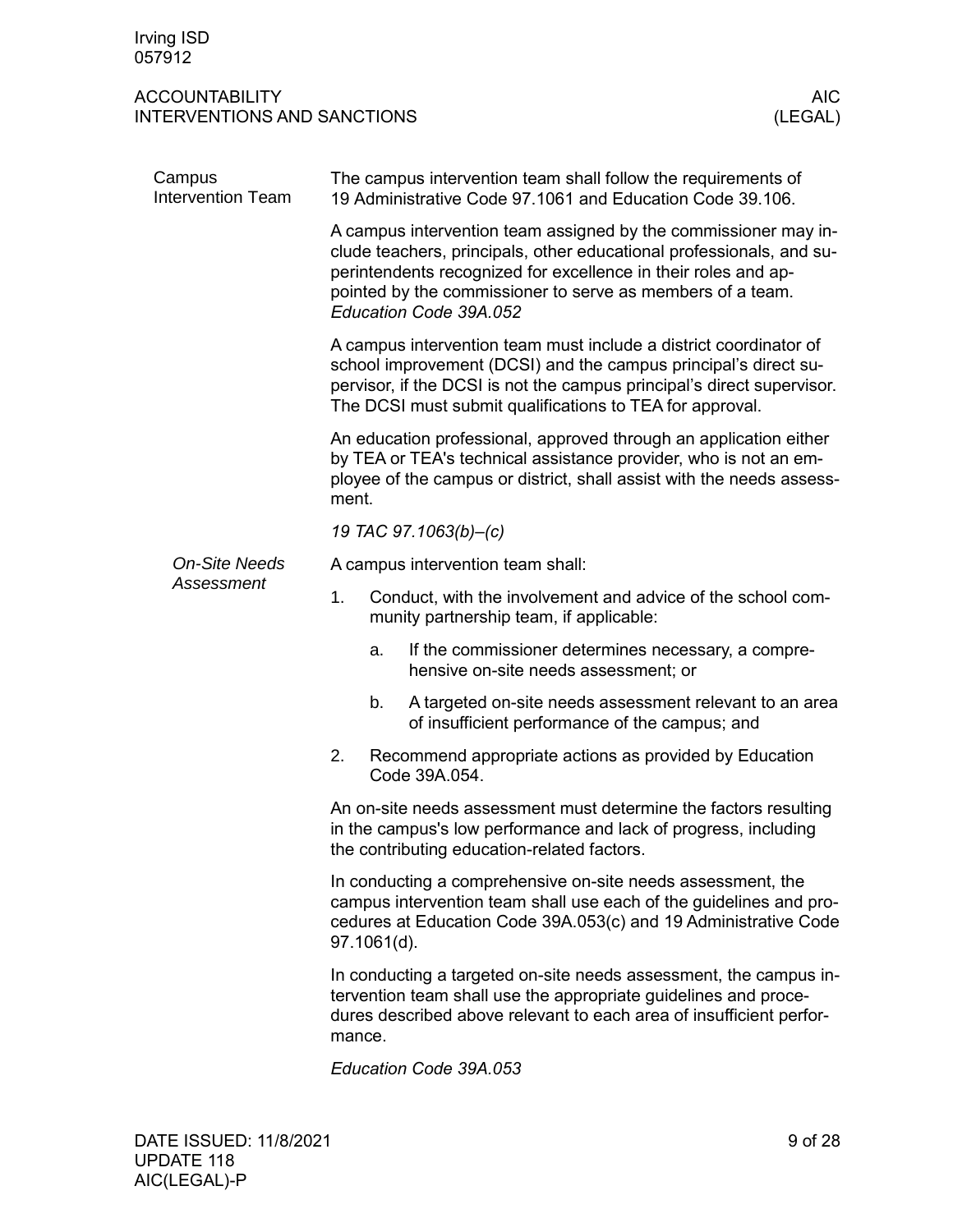| Recommen-<br>dations           | On completing the on-site needs assessment, the campus inter-<br>vention team shall, with the involvement and advice of the school<br>community partnership team, if applicable, recommend actions re-<br>lating to any area of insufficient performance, including: |                                                                                                                                                                                                                                                                                                                                                                                                              |  |  |  |  |  |
|--------------------------------|----------------------------------------------------------------------------------------------------------------------------------------------------------------------------------------------------------------------------------------------------------------------|--------------------------------------------------------------------------------------------------------------------------------------------------------------------------------------------------------------------------------------------------------------------------------------------------------------------------------------------------------------------------------------------------------------|--|--|--|--|--|
|                                | 1.                                                                                                                                                                                                                                                                   | Reallocation of resources;                                                                                                                                                                                                                                                                                                                                                                                   |  |  |  |  |  |
|                                | 2.                                                                                                                                                                                                                                                                   | Technical assistance;                                                                                                                                                                                                                                                                                                                                                                                        |  |  |  |  |  |
|                                | 3.                                                                                                                                                                                                                                                                   | Changes in school procedures or operations;                                                                                                                                                                                                                                                                                                                                                                  |  |  |  |  |  |
|                                | 4.                                                                                                                                                                                                                                                                   | Staff development for instructional and administrative staff;                                                                                                                                                                                                                                                                                                                                                |  |  |  |  |  |
|                                | 5.                                                                                                                                                                                                                                                                   | Intervention for individual administrators or teachers;                                                                                                                                                                                                                                                                                                                                                      |  |  |  |  |  |
|                                | 6.                                                                                                                                                                                                                                                                   | Waivers from state statutes or rules;                                                                                                                                                                                                                                                                                                                                                                        |  |  |  |  |  |
|                                | 7.                                                                                                                                                                                                                                                                   | Teacher recruitment or retention strategies and incentives<br>provided by the district to attract and retain appropriately certi-<br>fied and experienced teachers; or                                                                                                                                                                                                                                       |  |  |  |  |  |
|                                | 8.                                                                                                                                                                                                                                                                   | Other actions the campus intervention team considers appro-<br>priate.                                                                                                                                                                                                                                                                                                                                       |  |  |  |  |  |
|                                | Education Code 39A.054                                                                                                                                                                                                                                               |                                                                                                                                                                                                                                                                                                                                                                                                              |  |  |  |  |  |
| <b>Targeted</b><br>Improvement | In addition to the duties relating to the on-site needs assessment,<br>the campus intervention team shall:                                                                                                                                                           |                                                                                                                                                                                                                                                                                                                                                                                                              |  |  |  |  |  |
| Plan                           | 1.                                                                                                                                                                                                                                                                   | Assist the campus in developing a targeted improvement<br>plan;                                                                                                                                                                                                                                                                                                                                              |  |  |  |  |  |
|                                | 2.                                                                                                                                                                                                                                                                   | Conduct a public meeting at the campus with the campus<br>principal, the members of the campus-level planning and de-<br>cision-making committee, parents of students attending the<br>campus, and community members residing in the district to<br>review the campus performance rating and solicit input for the<br>development of the targeted improvement plan [see Notice of<br>Public Meeting, below]; |  |  |  |  |  |
|                                | 3.                                                                                                                                                                                                                                                                   | Assist the campus in submitting the targeted improvement<br>plan to the board for approval and presenting the plan in a<br>public hearing [see Public Hearing, below]; and                                                                                                                                                                                                                                   |  |  |  |  |  |
|                                | 4.                                                                                                                                                                                                                                                                   | Assist the commissioner in monitoring the progress of the<br>campus in executing the targeted improvement plan.                                                                                                                                                                                                                                                                                              |  |  |  |  |  |
|                                | Education Code 39A.055; 19 TAC 97.1061(d)(3)-(4)                                                                                                                                                                                                                     |                                                                                                                                                                                                                                                                                                                                                                                                              |  |  |  |  |  |
| Notice of Public<br>Meeting    |                                                                                                                                                                                                                                                                      | The campus intervention team must provide written notice of the<br>public meeting to the parents of students attending the campus<br>and post notice of the meeting on the campus's internet website.                                                                                                                                                                                                        |  |  |  |  |  |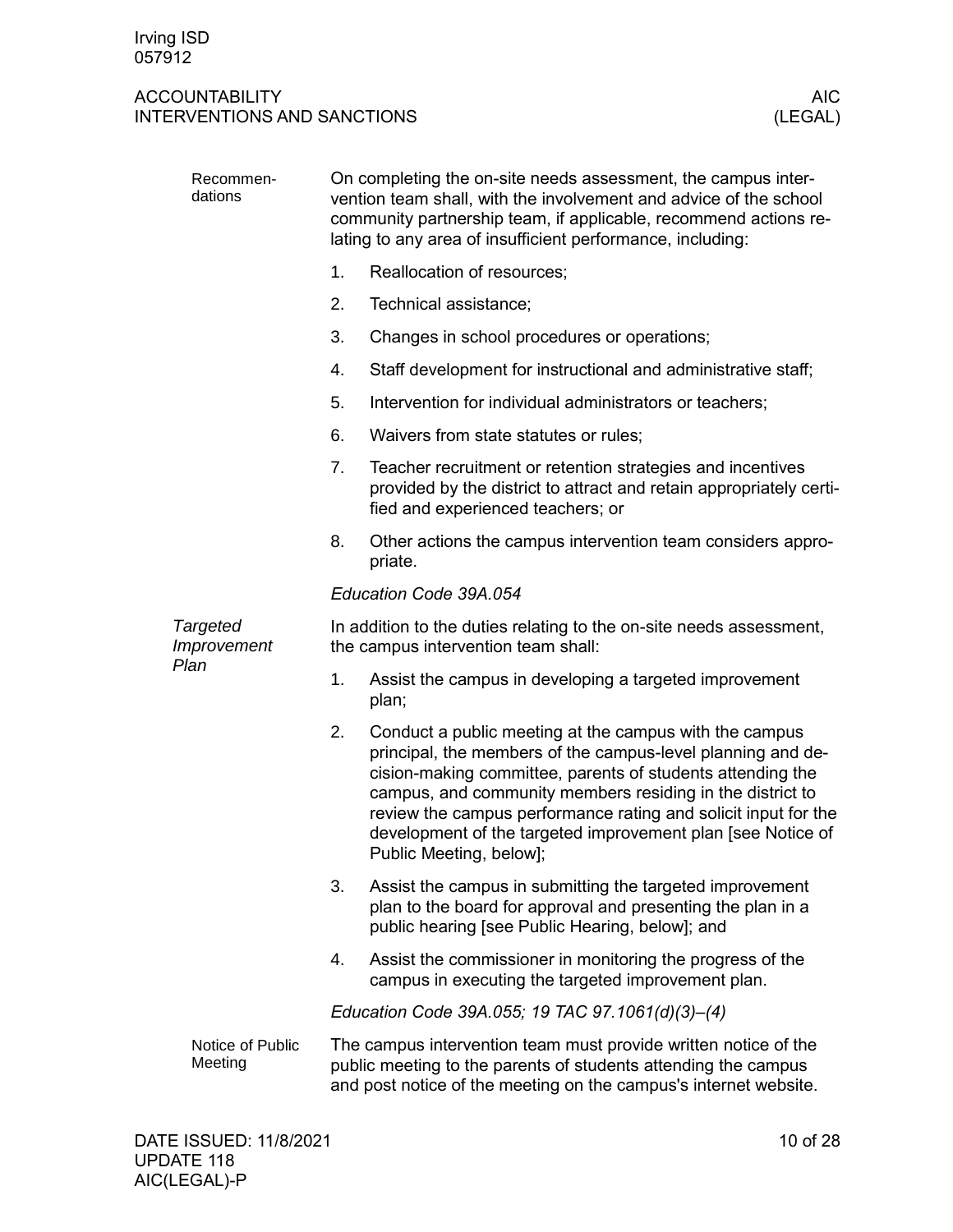<span id="page-10-2"></span><span id="page-10-1"></span><span id="page-10-0"></span>

|                               |                                                                                                                                                                                                                                                                              |         | The notice must include the date, time, and place of the meeting.<br>Education Code 39A.056                                                                                                                                                                               |  |  |  |
|-------------------------------|------------------------------------------------------------------------------------------------------------------------------------------------------------------------------------------------------------------------------------------------------------------------------|---------|---------------------------------------------------------------------------------------------------------------------------------------------------------------------------------------------------------------------------------------------------------------------------|--|--|--|
|                               | The public must be notified of the meeting 15 days prior to the<br>meeting by way of the district and campus website, local newspa-<br>pers or other media that reach the general public, and the parent li-<br>aison, if present on the campus. 19 TAC 97.1061(d)(3)(A)(ii) |         |                                                                                                                                                                                                                                                                           |  |  |  |
| <b>Public Hearing</b>         | After a targeted improvement plan or an updated targeted improve-<br>ment plan is submitted to the board, the board shall conduct a<br>hearing to:                                                                                                                           |         |                                                                                                                                                                                                                                                                           |  |  |  |
|                               | 1.                                                                                                                                                                                                                                                                           |         | Notify the public of:                                                                                                                                                                                                                                                     |  |  |  |
|                               |                                                                                                                                                                                                                                                                              | a.      | The insufficient performance of the campus;                                                                                                                                                                                                                               |  |  |  |
|                               |                                                                                                                                                                                                                                                                              | b.      | The improvements in performance expected by TEA;<br>and                                                                                                                                                                                                                   |  |  |  |
|                               |                                                                                                                                                                                                                                                                              | c.      | The intervention measures or sanctions that may be im-<br>posed under Education Code, Chapter 39A if the perfor-<br>mance does not improve within a designated period; and                                                                                                |  |  |  |
|                               | 2.                                                                                                                                                                                                                                                                           |         | Solicit public comment on the targeted improvement plan or<br>updated targeted improvement plan.                                                                                                                                                                          |  |  |  |
|                               | The board must post the targeted improvement plan on the dis-<br>trict's internet website before the hearing.                                                                                                                                                                |         |                                                                                                                                                                                                                                                                           |  |  |  |
|                               | The board may conduct one hearing relating to one or more cam-<br>puses subject to a targeted improvement plan or an updated tar-<br>geted improvement plan.                                                                                                                 |         |                                                                                                                                                                                                                                                                           |  |  |  |
|                               |                                                                                                                                                                                                                                                                              |         | Education Code 39A.057                                                                                                                                                                                                                                                    |  |  |  |
| Submission to<br>Commissioner |                                                                                                                                                                                                                                                                              | 39A.058 | The board shall submit the targeted improvement plan or updated<br>targeted improvement plan to the commissioner for approval. The<br>campus intervention team shall assist the campus in submitting the<br>targeted improvement plan to the commissioner. Education Code |  |  |  |
| <b>Executing Plan</b>         |                                                                                                                                                                                                                                                                              |         | In executing the targeted improvement plan, the campus interven-<br>tion team shall, if appropriate:                                                                                                                                                                      |  |  |  |
|                               | 1.                                                                                                                                                                                                                                                                           |         | Assist the campus in implementing research-based practices<br>for curriculum development and classroom instruction, includ-<br>ing bilingual education and special education programs, and<br>financial management;                                                       |  |  |  |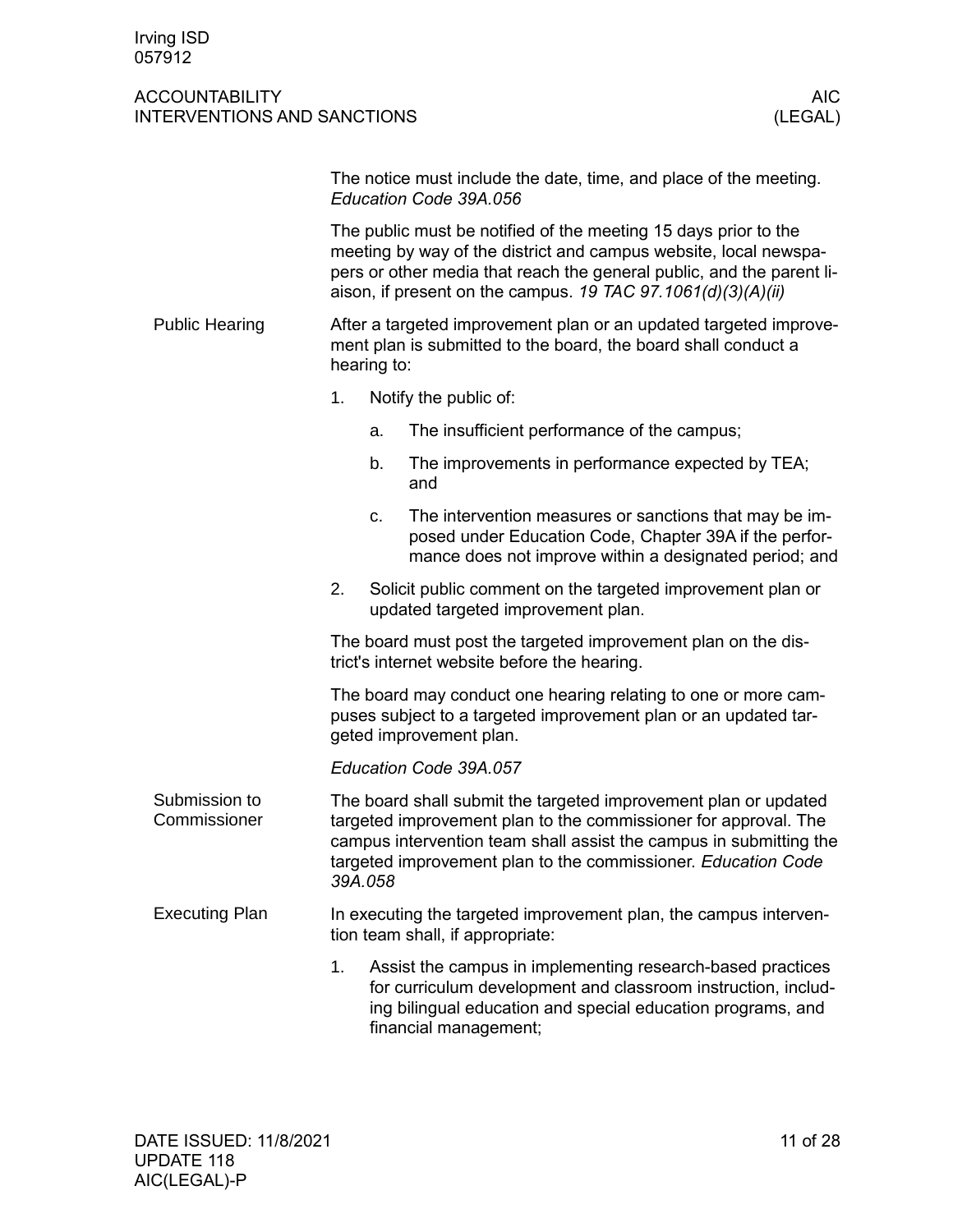<span id="page-11-2"></span><span id="page-11-1"></span><span id="page-11-0"></span>

|                                                                  | 2.                                                                                                            | Provide research-based technical assistance, including data<br>analysis, academic deficiency identification, intervention im-<br>plementation, and budget analysis, to strengthen and improve<br>the instructional programs at the campus; and                                                                                                                                                                                                                                                                                                        |  |  |  |  |
|------------------------------------------------------------------|---------------------------------------------------------------------------------------------------------------|-------------------------------------------------------------------------------------------------------------------------------------------------------------------------------------------------------------------------------------------------------------------------------------------------------------------------------------------------------------------------------------------------------------------------------------------------------------------------------------------------------------------------------------------------------|--|--|--|--|
|                                                                  | 3.                                                                                                            | Require the district to develop a teacher recruitment and re-<br>tention plan to address the qualifications and retention of the<br>teachers at the campus.                                                                                                                                                                                                                                                                                                                                                                                           |  |  |  |  |
|                                                                  |                                                                                                               | Education Code 39A.059                                                                                                                                                                                                                                                                                                                                                                                                                                                                                                                                |  |  |  |  |
| <b>Continuing Duties</b><br>of the Campus<br><b>Intervention</b> | For each year a campus is assigned an unacceptable performance<br>rating, the campus intervention team shall: |                                                                                                                                                                                                                                                                                                                                                                                                                                                                                                                                                       |  |  |  |  |
| Team                                                             | 1.                                                                                                            | Assist in updating the targeted improvement plan to identify<br>and analyze areas of growth and areas that require improve-<br>ment; and                                                                                                                                                                                                                                                                                                                                                                                                              |  |  |  |  |
|                                                                  | 2.                                                                                                            | Submit each updated targeted improvement plan to the<br>board.                                                                                                                                                                                                                                                                                                                                                                                                                                                                                        |  |  |  |  |
|                                                                  |                                                                                                               | Education Code 39A.060                                                                                                                                                                                                                                                                                                                                                                                                                                                                                                                                |  |  |  |  |
| Local Improvement<br>Plan                                        |                                                                                                               | A district or campus that is assigned a rating of D that is consid-<br>ered acceptable [see AIA] shall develop and implement a local im-<br>provement plan.                                                                                                                                                                                                                                                                                                                                                                                           |  |  |  |  |
|                                                                  | A local improvement plan must be presented to the board.                                                      |                                                                                                                                                                                                                                                                                                                                                                                                                                                                                                                                                       |  |  |  |  |
|                                                                  |                                                                                                               | Education Code 39A.0659(a)-(b)                                                                                                                                                                                                                                                                                                                                                                                                                                                                                                                        |  |  |  |  |
| <b>Campus Planning</b><br>and Site-Based<br>Decision-Making      |                                                                                                               | The commissioner may authorize a school community partnership<br>team established under Education Code 39A.051 to supersede the<br>authority of and satisfy the requirements of establishing and main-<br>taining a campus-level planning and decision-making committee.                                                                                                                                                                                                                                                                              |  |  |  |  |
|                                                                  |                                                                                                               | The commissioner may authorize a targeted improvement plan, an<br>updated targeted improvement plan, or a local improvement plan to<br>supersede the provisions of and satisfy the requirements of devel-<br>oping, reviewing, and revising a campus improvement plan.                                                                                                                                                                                                                                                                                |  |  |  |  |
|                                                                  |                                                                                                               | Education Code 39A.061                                                                                                                                                                                                                                                                                                                                                                                                                                                                                                                                |  |  |  |  |
| Submission of<br>Campus<br>Improvement Plan                      |                                                                                                               | If the performance of a campus satisfies performance standards<br>under Education Code 39.054(e) for the current school year but<br>would not satisfy the performance standards if the standards to be<br>used for the following school year were applied to the current<br>school year, on the request of the commissioner, the campus-level<br>planning and decision-making committee shall revise and submit to<br>the commissioner the portions of the campus improvement plan<br>that are relevant to those areas for which the campus would not |  |  |  |  |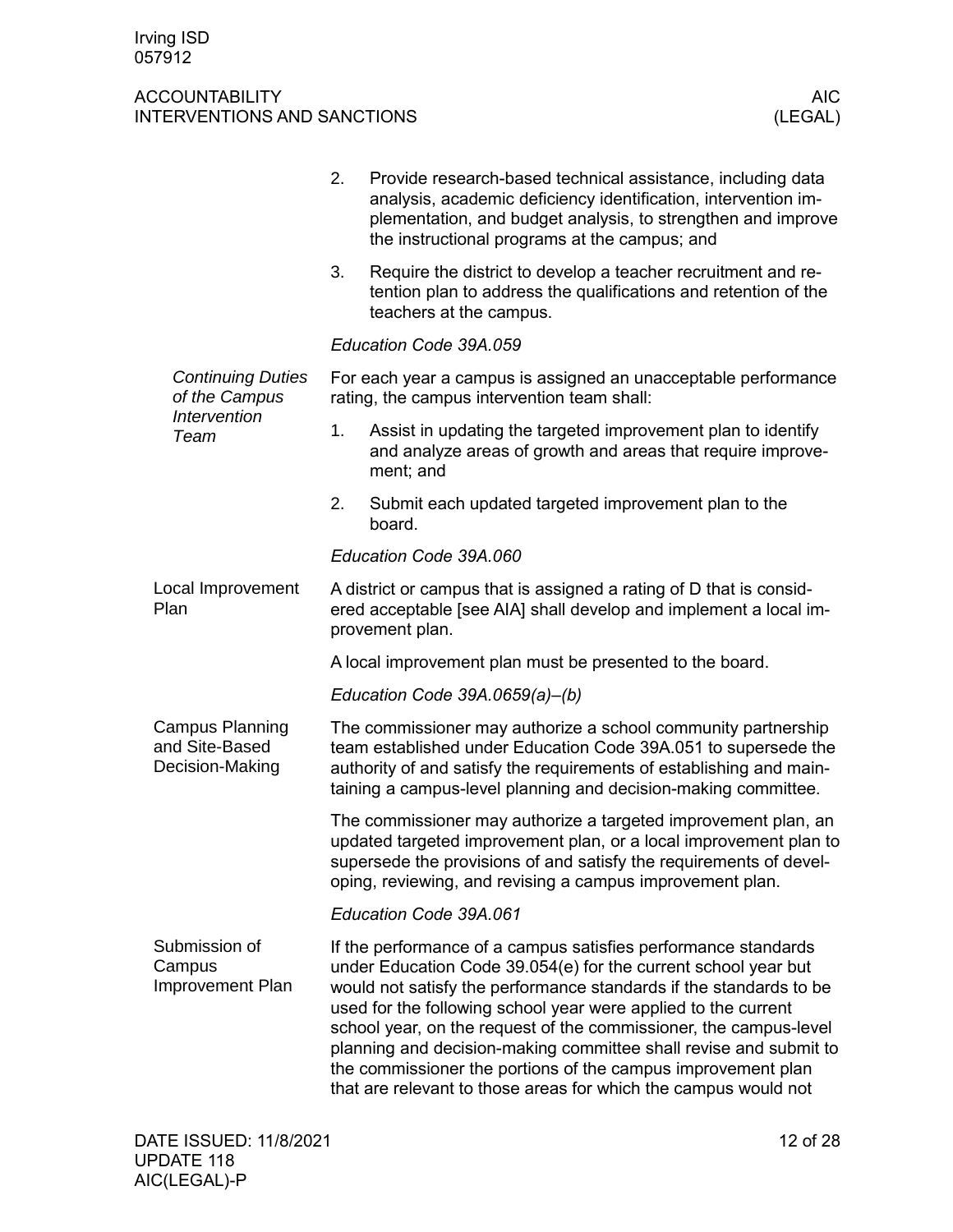<span id="page-12-4"></span><span id="page-12-3"></span><span id="page-12-2"></span><span id="page-12-1"></span><span id="page-12-0"></span>

| Irving ISD<br>057912                                        |                                                                                                                                                                                                                                                                                                                                                                                                                                                 |                                                                                                                                                                                                                                                                                                                                                                         |                       |  |  |
|-------------------------------------------------------------|-------------------------------------------------------------------------------------------------------------------------------------------------------------------------------------------------------------------------------------------------------------------------------------------------------------------------------------------------------------------------------------------------------------------------------------------------|-------------------------------------------------------------------------------------------------------------------------------------------------------------------------------------------------------------------------------------------------------------------------------------------------------------------------------------------------------------------------|-----------------------|--|--|
| <b>ACCOUNTABILITY</b><br><b>INTERVENTIONS AND SANCTIONS</b> |                                                                                                                                                                                                                                                                                                                                                                                                                                                 |                                                                                                                                                                                                                                                                                                                                                                         | <b>AIC</b><br>(LEGAL) |  |  |
|                                                             | satisfy performance standards. The revised portions of the im-<br>provement plan must be submitted in an electronic format. Educa-<br>tion Code 39A.062                                                                                                                                                                                                                                                                                         |                                                                                                                                                                                                                                                                                                                                                                         |                       |  |  |
| Compliance<br><b>Through Federal</b><br>Accountability      | Notwithstanding the provisions of Education Code Chapter 39A, if<br>the commissioner determines that a campus subject to interven-<br>tions or sanctions has implemented substantially similar interven-<br>tion measures under federal accountability requirements, the com-<br>missioner may accept the substantially similar intervention<br>measures as measures in compliance with Education Code Chap-<br>ter 39A. Education Code 39A.063 |                                                                                                                                                                                                                                                                                                                                                                         |                       |  |  |
| <b>Campus Turnaround</b><br>Plan                            |                                                                                                                                                                                                                                                                                                                                                                                                                                                 | If a campus has been identified as unacceptable for two consecu-<br>tive school years, the commissioner shall order the campus to pre-<br>pare and submit a campus turnaround plan.                                                                                                                                                                                     |                       |  |  |
| <b>Updated Targeted</b>                                     |                                                                                                                                                                                                                                                                                                                                                                                                                                                 | A campus intervention team shall assist the campus in:                                                                                                                                                                                                                                                                                                                  |                       |  |  |
| Improvement Plan                                            | 1.                                                                                                                                                                                                                                                                                                                                                                                                                                              | Developing an updated targeted improvement plan, including<br>a campus turnaround plan to be implemented by the campus;                                                                                                                                                                                                                                                 |                       |  |  |
|                                                             | 2.                                                                                                                                                                                                                                                                                                                                                                                                                                              | Submitting the updated targeted improvement plan to the<br>board for approval and presenting the plan in a public hearing<br>as provided by Education Code 39A.057;                                                                                                                                                                                                     |                       |  |  |
|                                                             | 3.                                                                                                                                                                                                                                                                                                                                                                                                                                              | Obtaining approval of the updated plan from the commis-<br>sioner; and                                                                                                                                                                                                                                                                                                  |                       |  |  |
|                                                             | 4.                                                                                                                                                                                                                                                                                                                                                                                                                                              | Executing the updated plan on approval by the commissioner.                                                                                                                                                                                                                                                                                                             |                       |  |  |
|                                                             | The updated targeted improvement plan submitted to the board<br>must include all plans and details that are required to execute the<br>campus turnaround plan without any additional action or approval<br>by the board.                                                                                                                                                                                                                        |                                                                                                                                                                                                                                                                                                                                                                         |                       |  |  |
|                                                             |                                                                                                                                                                                                                                                                                                                                                                                                                                                 | Education Code 39A.101                                                                                                                                                                                                                                                                                                                                                  |                       |  |  |
| <b>Public Notice</b>                                        | Within 60 days of receiving a campus's preliminary accountability<br>rating, the district must notify parents, community members, and<br>stakeholders that the campus received an unacceptable rating for<br>two consecutive years and request assistance in developing the<br>campus turnaround plan in accordance with 19 Administrative<br>Code 97.1064. 19 TAC 97.1064(d)                                                                   |                                                                                                                                                                                                                                                                                                                                                                         |                       |  |  |
| Submission and<br>Approval                                  |                                                                                                                                                                                                                                                                                                                                                                                                                                                 | Upon approval of the board, the district must submit the campus<br>turnaround plan electronically to TEA by March 1 unless otherwise<br>specified. Not later than June 15 of each year, the commissioner<br>must either approve or reject any campus turnaround plan pre-<br>pared and submitted by a district. 19 TAC 97.1064(g)-(h); Educa-<br>tion Code 39A.103-.104 |                       |  |  |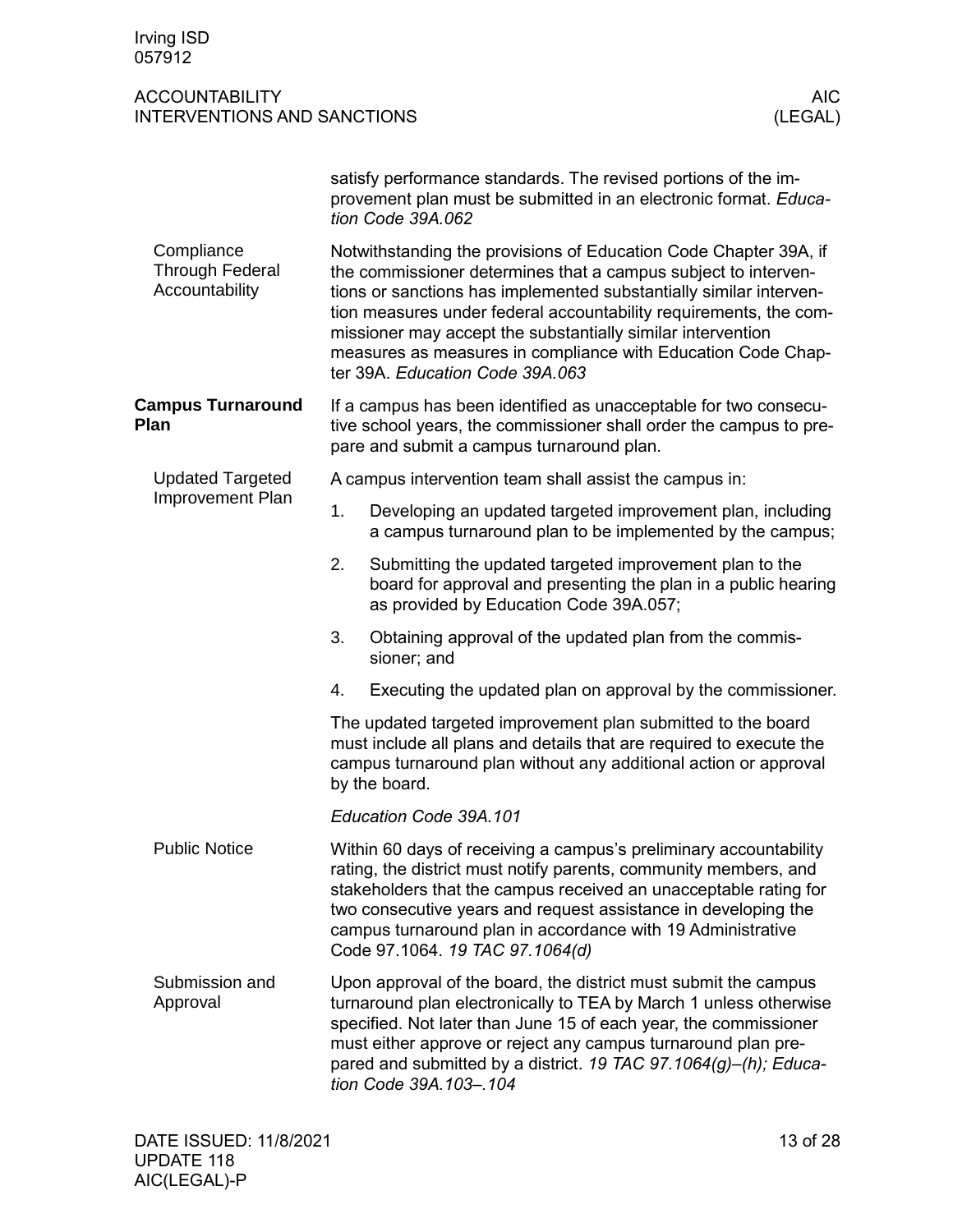<span id="page-13-1"></span><span id="page-13-0"></span>

| Implementation           |                                                                                                                                                                                                                                                                                                                                                                                                                                                                                                                                                                                               |                                                                                          | A campus may implement, modify, or withdraw its campus turna-<br>round plan with board approval if the campus receives an academi-<br>cally acceptable rating for the school year following the develop-<br>ment of the campus turnaround plan. |  |  |  |
|--------------------------|-----------------------------------------------------------------------------------------------------------------------------------------------------------------------------------------------------------------------------------------------------------------------------------------------------------------------------------------------------------------------------------------------------------------------------------------------------------------------------------------------------------------------------------------------------------------------------------------------|------------------------------------------------------------------------------------------|-------------------------------------------------------------------------------------------------------------------------------------------------------------------------------------------------------------------------------------------------|--|--|--|
|                          | A campus that has received an unacceptable rating for the school<br>year following the development of the campus turnaround plan<br>must implement its commissioner-approved campus turnaround<br>plan with fidelity until the campus operates for two consecutive<br>school years without an unacceptable rating.                                                                                                                                                                                                                                                                            |                                                                                          |                                                                                                                                                                                                                                                 |  |  |  |
|                          | The commissioner may appoint a monitor, conservator, manage-<br>ment team, or board of managers for a school district that has a<br>campus that has been ordered to implement an updated targeted<br>improvement plan. The commissioner may order any of the inter-<br>ventions as necessary to ensure district-level support for the low-<br>performing campus and the implementation of the updated tar-<br>geted improvement plan. The commissioner may make the ap-<br>pointment at any time during which the campus is required to im-<br>plement the updated targeted improvement plan. |                                                                                          |                                                                                                                                                                                                                                                 |  |  |  |
|                          |                                                                                                                                                                                                                                                                                                                                                                                                                                                                                                                                                                                               |                                                                                          | 19 TAC 97.1064(j)-(k)                                                                                                                                                                                                                           |  |  |  |
| <b>Required Contents</b> |                                                                                                                                                                                                                                                                                                                                                                                                                                                                                                                                                                                               |                                                                                          | A campus turnaround plan must include:                                                                                                                                                                                                          |  |  |  |
|                          | 1.                                                                                                                                                                                                                                                                                                                                                                                                                                                                                                                                                                                            |                                                                                          | Details on the method for restructuring, reforming, or reconsti-<br>tuting the campus;                                                                                                                                                          |  |  |  |
|                          | 2.                                                                                                                                                                                                                                                                                                                                                                                                                                                                                                                                                                                            |                                                                                          | A detailed description of the academic programs to be offered<br>at the campus, including:                                                                                                                                                      |  |  |  |
|                          |                                                                                                                                                                                                                                                                                                                                                                                                                                                                                                                                                                                               | a.                                                                                       | Instructional methods;                                                                                                                                                                                                                          |  |  |  |
|                          |                                                                                                                                                                                                                                                                                                                                                                                                                                                                                                                                                                                               | b.                                                                                       | Length of school day and school year;                                                                                                                                                                                                           |  |  |  |
|                          |                                                                                                                                                                                                                                                                                                                                                                                                                                                                                                                                                                                               | С.                                                                                       | Academic credit and promotion criteria; and                                                                                                                                                                                                     |  |  |  |
|                          |                                                                                                                                                                                                                                                                                                                                                                                                                                                                                                                                                                                               | d.                                                                                       | Programs to serve special student populations;                                                                                                                                                                                                  |  |  |  |
|                          | 3.                                                                                                                                                                                                                                                                                                                                                                                                                                                                                                                                                                                            | If a district charter is to be granted for the campus under Edu-<br>cation Code 12.0522: |                                                                                                                                                                                                                                                 |  |  |  |
|                          |                                                                                                                                                                                                                                                                                                                                                                                                                                                                                                                                                                                               | а.                                                                                       | The term of the charter; and                                                                                                                                                                                                                    |  |  |  |
|                          |                                                                                                                                                                                                                                                                                                                                                                                                                                                                                                                                                                                               | b.                                                                                       | Information on the implementation of the charter;                                                                                                                                                                                               |  |  |  |
|                          | 4.                                                                                                                                                                                                                                                                                                                                                                                                                                                                                                                                                                                            |                                                                                          | Written comments from:                                                                                                                                                                                                                          |  |  |  |
|                          |                                                                                                                                                                                                                                                                                                                                                                                                                                                                                                                                                                                               | a.                                                                                       | The campus-level committee established under Educa-<br>tion Code 11.251, if applicable;                                                                                                                                                         |  |  |  |
|                          |                                                                                                                                                                                                                                                                                                                                                                                                                                                                                                                                                                                               | b.                                                                                       | Parents; and                                                                                                                                                                                                                                    |  |  |  |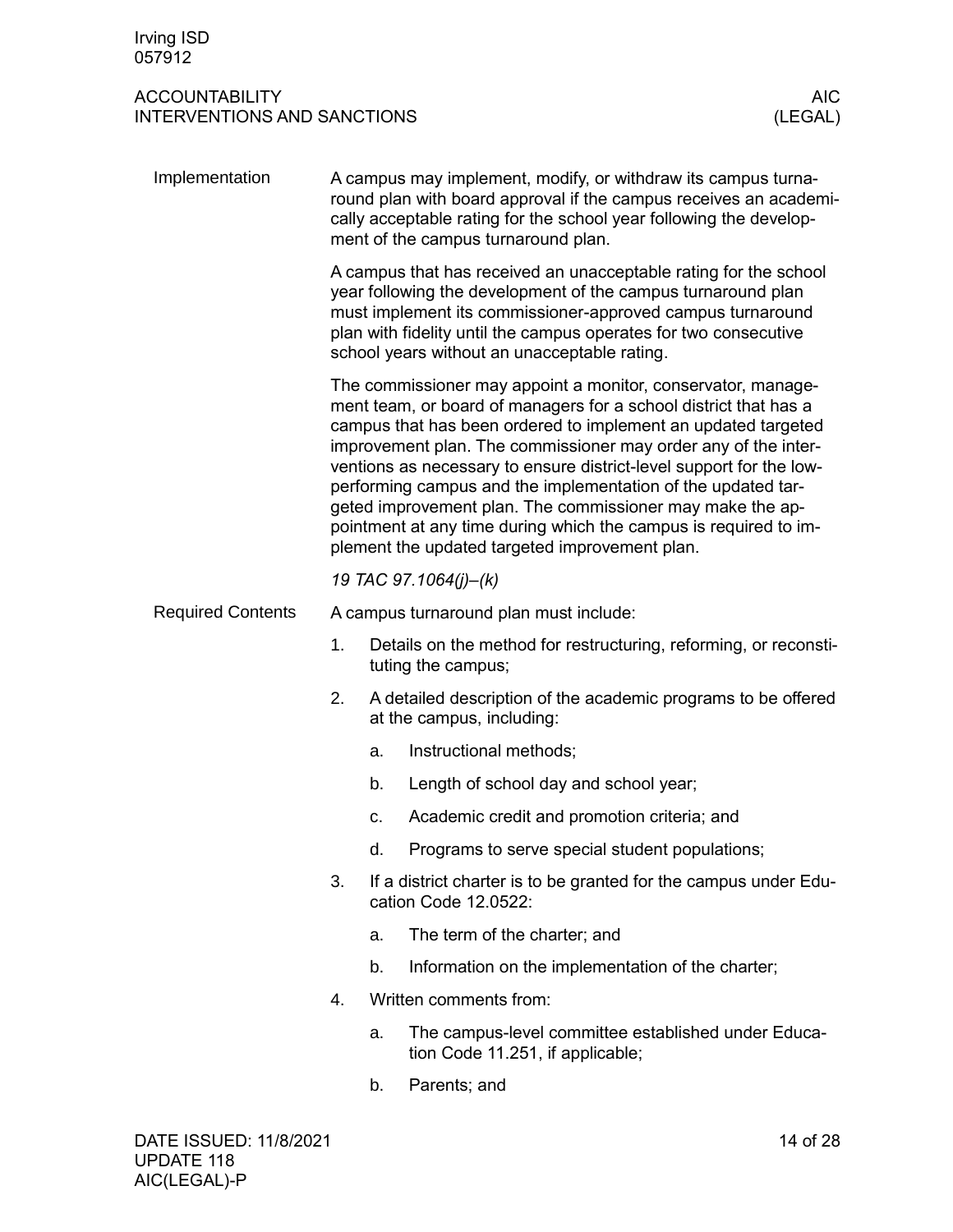<span id="page-14-1"></span><span id="page-14-0"></span>

|                                          | Teachers at the campus;<br>C.                                                                                                                                                                                                                                                                                                                                                                                                                     |
|------------------------------------------|---------------------------------------------------------------------------------------------------------------------------------------------------------------------------------------------------------------------------------------------------------------------------------------------------------------------------------------------------------------------------------------------------------------------------------------------------|
|                                          | 5.<br>A detailed description of the budget, staffing, and financial re-<br>sources required to implement the plan, including any supple-<br>mental resources to be provided by the district or other identi-<br>fied sources; and                                                                                                                                                                                                                 |
|                                          | 6.<br>A detailed description for developing and supporting the over-<br>sight of academic achievement and student performance by<br>the board of trustees under Education Code 11.1515.                                                                                                                                                                                                                                                           |
|                                          | Education Code 39A.105(a) [Acts of the 85th Legislative Session,<br>Senate Bill 1566, amended former Education Code 39.107(b-1) to<br>include the information provided at Subsection (6)]                                                                                                                                                                                                                                                         |
| Implementing<br><b>Entities</b>          | A campus ordered to prepare a campus turnaround plan shall im-<br>plement the updated targeted improvement plan as approved by<br>the commissioner.                                                                                                                                                                                                                                                                                               |
|                                          | The commissioner may appoint a monitor, conservator, manage-<br>ment team, or board of managers to the district to ensure and over-<br>see district-level support to low-performing campuses and the im-<br>plementation of the updated targeted improvement plan.                                                                                                                                                                                |
|                                          | The commissioner shall appoint a conservator to a district unless<br>and until each campus in the district for which a campus turna-<br>round plan has been ordered receives an acceptable performance<br>rating for the school year or the commissioner determines a con-<br>servator is not necessary.                                                                                                                                          |
|                                          | In making appointments, the commissioner shall consider individu-<br>als who have demonstrated success in managing campuses with<br>student populations similar to the campus at which the individual<br>appointed will serve.                                                                                                                                                                                                                    |
|                                          | Education Code 39A.102, .108                                                                                                                                                                                                                                                                                                                                                                                                                      |
| <b>Effective Date</b>                    | A campus turnaround plan must take effect not later than the<br>school year following the third consecutive school year that the<br>campus has received an unacceptable performance rating. Educa-<br>tion Code 39A.106                                                                                                                                                                                                                           |
| Commissioner<br>Approval or<br>Rejection | Not later than June 15 of each year, the commissioner shall, in<br>writing, either approve or reject any campus turnaround plan pre-<br>pared and submitted to the commissioner by a district. If the com-<br>missioner rejects a campus turnaround plan, the commissioner<br>must also send the district an outline of the specific concerns re-<br>garding the turnaround plan that resulted in the rejection. Educa-<br>tion Code 39A.107(a-1) |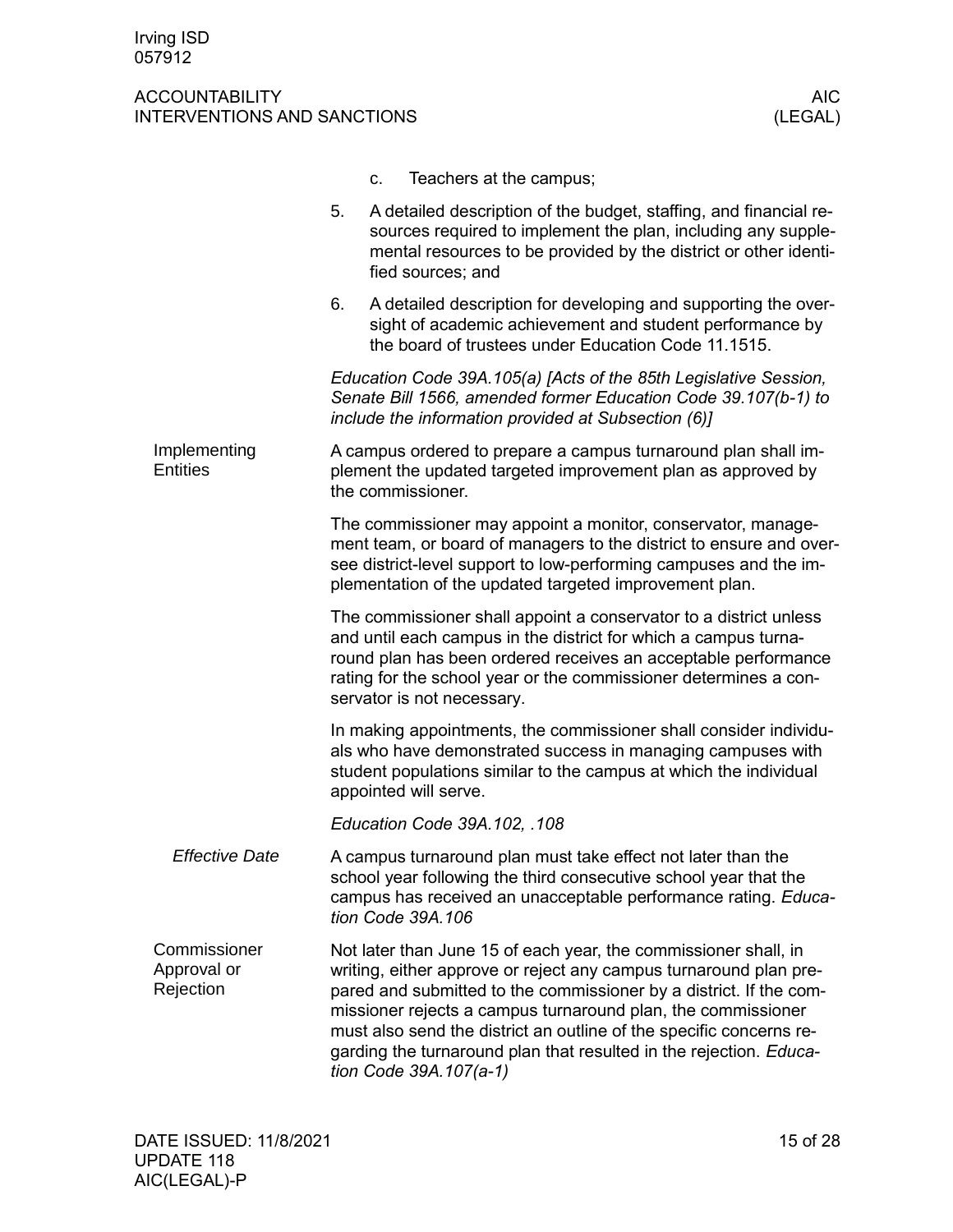<span id="page-15-2"></span><span id="page-15-1"></span><span id="page-15-0"></span>

|                                                     | If the commissioner rejects a campus turnaround plan, the district<br>must create a modified plan with assistance from TEA staff and<br>submit the modified plan to the commissioner for approval not later<br>than the 60th day after the date the commissioner rejects the cam-<br>pus turnaround plan. The commissioner shall notify the district in<br>writing of the commissioner's decision regarding the modified plan<br>not later than the 15th day after the date the commissioner re-<br>ceives the modified plan. Education Code 39A.107(a-2) |  |  |  |  |
|-----------------------------------------------------|-----------------------------------------------------------------------------------------------------------------------------------------------------------------------------------------------------------------------------------------------------------------------------------------------------------------------------------------------------------------------------------------------------------------------------------------------------------------------------------------------------------------------------------------------------------|--|--|--|--|
|                                                     | The commissioner may approve a campus turnaround plan only if<br>the commissioner determines that the campus will satisfy all stu-<br>dent performance standards required under Education Code<br>39.054(e) not later than the second year the campus receives a<br>performance rating following the implementation of the campus<br>turnaround plan.                                                                                                                                                                                                     |  |  |  |  |
|                                                     | Education Code 12.0522(b) does not apply to a district charter ap-<br>proved by the commissioner. An approved district charter may be<br>renewed or continue in effect after the campus is no longer subject<br>to the commissioner's order under Education Code 39A.101.                                                                                                                                                                                                                                                                                 |  |  |  |  |
|                                                     | If the commissioner does not approve a campus turnaround plan,<br>the commissioner shall order:                                                                                                                                                                                                                                                                                                                                                                                                                                                           |  |  |  |  |
|                                                     | Appointment of a board of managers to govern the district;<br>1.                                                                                                                                                                                                                                                                                                                                                                                                                                                                                          |  |  |  |  |
|                                                     | 2.<br>Alternative management of the campus; or                                                                                                                                                                                                                                                                                                                                                                                                                                                                                                            |  |  |  |  |
|                                                     | 3.<br>Closure of the campus.                                                                                                                                                                                                                                                                                                                                                                                                                                                                                                                              |  |  |  |  |
|                                                     | Education Code 39A.107; 19 TAC 97.1065                                                                                                                                                                                                                                                                                                                                                                                                                                                                                                                    |  |  |  |  |
| Implementation                                      | Following approval of a campus turnaround plan by the commis-<br>sioner, the district, in consultation with the campus intervention<br>team, may take any actions needed to prepare for the implementa-<br>tion of the plan. Education Code 39A.108                                                                                                                                                                                                                                                                                                       |  |  |  |  |
| Assistance and                                      | A district may:                                                                                                                                                                                                                                                                                                                                                                                                                                                                                                                                           |  |  |  |  |
| Partnerships                                        | 1.<br>Request that a regional education service center provide as-<br>sistance in the development and implementation of a campus<br>turnaround plan; or                                                                                                                                                                                                                                                                                                                                                                                                   |  |  |  |  |
|                                                     | 2.<br>Partner with an institution of higher education to develop and<br>implement a campus turnaround plan.                                                                                                                                                                                                                                                                                                                                                                                                                                               |  |  |  |  |
|                                                     | Education Code 39A.109                                                                                                                                                                                                                                                                                                                                                                                                                                                                                                                                    |  |  |  |  |
| Modification in<br>Campus<br><b>Turnaround Plan</b> | If a campus for which a campus turnaround plan has been ordered<br>receives an acceptable performance rating for the school year fol-<br>lowing the order, the board may:                                                                                                                                                                                                                                                                                                                                                                                 |  |  |  |  |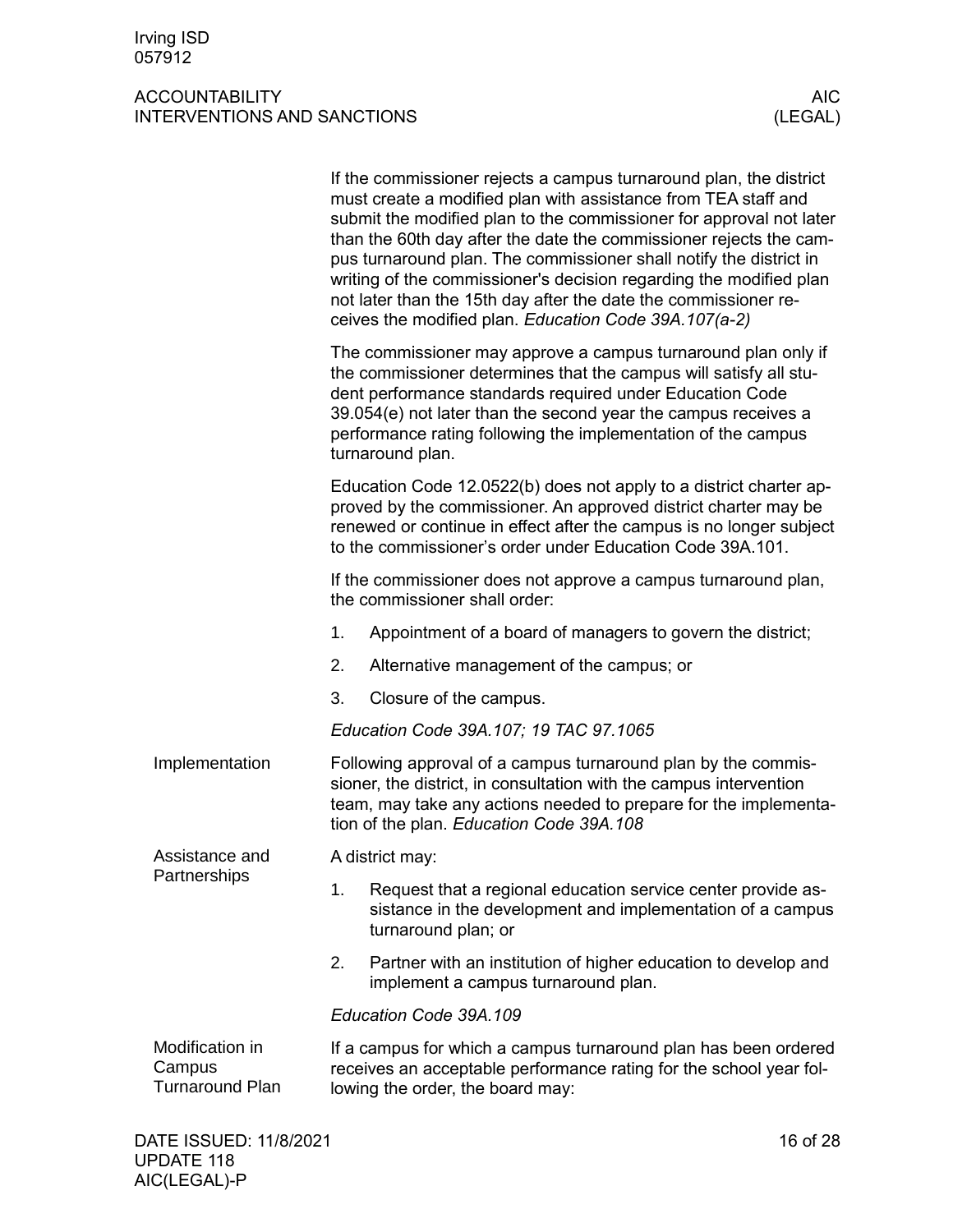<span id="page-16-0"></span>

|                                                        | 1.     | Implement the campus turnaround plan;                                                                                                                                                                                                                                                                                                                                                                                                       |
|--------------------------------------------------------|--------|---------------------------------------------------------------------------------------------------------------------------------------------------------------------------------------------------------------------------------------------------------------------------------------------------------------------------------------------------------------------------------------------------------------------------------------------|
|                                                        | 2.     | Implement a modified version of the campus turnaround plan;<br>or                                                                                                                                                                                                                                                                                                                                                                           |
|                                                        | 3.     | Withdraw the campus turnaround plan.                                                                                                                                                                                                                                                                                                                                                                                                        |
|                                                        |        | A district required to implement a campus turnaround plan may<br>modify the plan if the campus receives an acceptable performance<br>rating for two consecutive school years following implementation of<br>the plan.                                                                                                                                                                                                                       |
|                                                        | tives. | The commissioner may authorize modification of an approved<br>campus turnaround plan if the commissioner determines that due<br>to a change in circumstances occurring after the plan's approval, a<br>modification of the plan is necessary to achieve the plan's objec-                                                                                                                                                                   |
|                                                        |        | Education Code 39A.110                                                                                                                                                                                                                                                                                                                                                                                                                      |
| Continued<br>Unacceptable<br><b>Performance Rating</b> | der:   | If a campus is considered to have an unacceptable performance<br>rating for five consecutive school years, the commissioner shall or-                                                                                                                                                                                                                                                                                                       |
|                                                        | 1.     | Appointment of a board of managers to govern the district; or                                                                                                                                                                                                                                                                                                                                                                               |
|                                                        | 2.     | Closure of the campus.                                                                                                                                                                                                                                                                                                                                                                                                                      |
|                                                        |        | Education Code 39A.111                                                                                                                                                                                                                                                                                                                                                                                                                      |
| <b>Parent Petition</b><br>for Action                   |        | "Parent" means the parent who is indicated on the student registra-<br>tion form at that campus and the signature of only one parent of a<br>student is required.                                                                                                                                                                                                                                                                           |
|                                                        |        | If the commissioner is presented, in the time and manner specified<br>by commissioner rule, with a written petition signed by the parents<br>of a majority of the students enrolled at a campus with an unac-<br>ceptable performance rating for three consecutive school years,<br>specifying an authorized action that the parents request the com-<br>missioner to order, the commissioner shall order the specific action<br>requested. |
|                                                        |        | If the board presents to the commissioner, in the time and manner<br>specified by commissioner rule, a written request that the commis-<br>sioner order specific authorized action other than the specific ac-<br>tion requested in the parents' petition and a written explanation of<br>the basis for the board's request, the commissioner may order the<br>action requested by the board.                                               |

*Education Code 12.051, 39A.112; 19 TAC 97.1065(d)*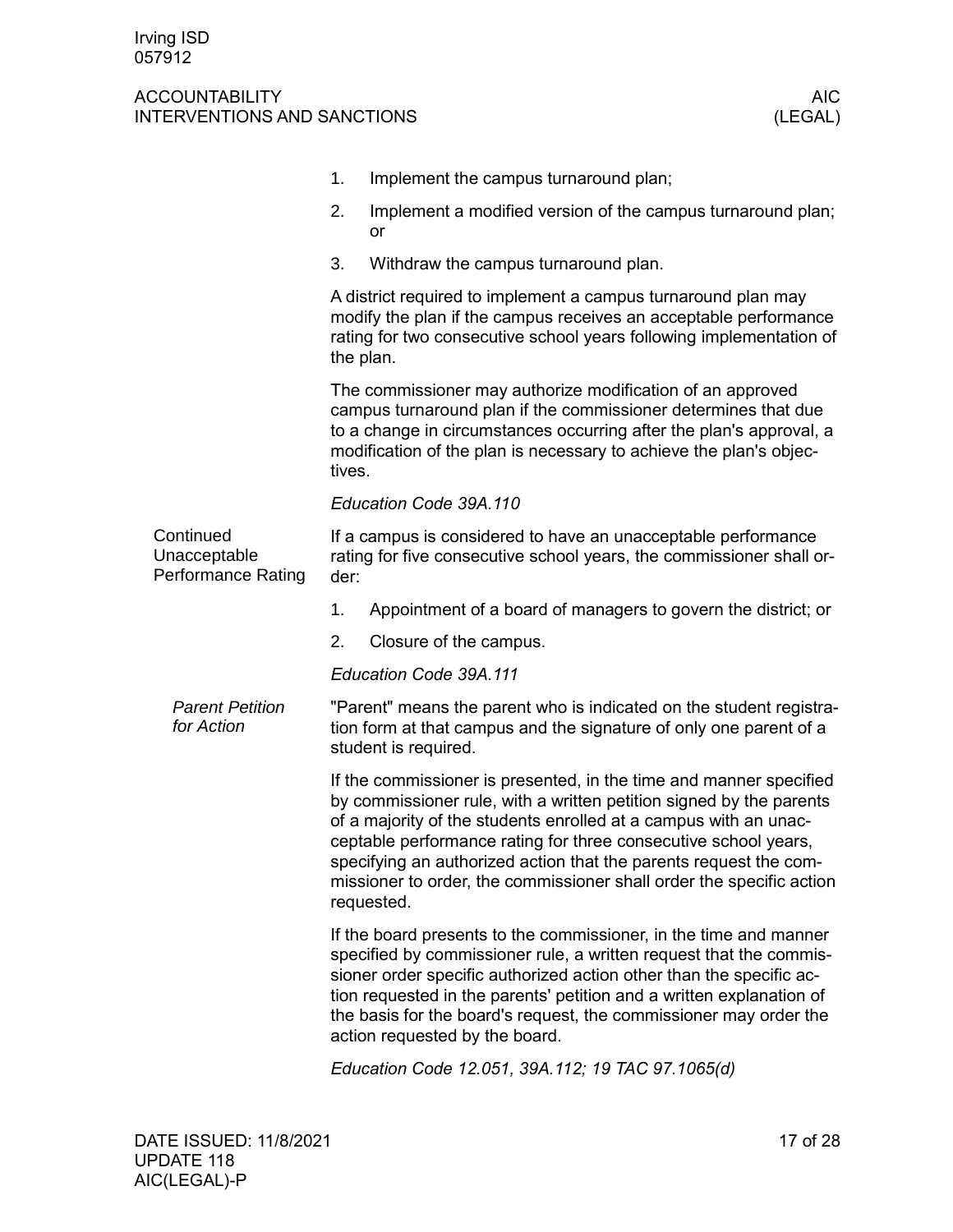<span id="page-17-0"></span>

| Repurposing of<br><b>Closed Campus</b>      |         |    |            | If the commissioner orders the closure of a campus, that campus<br>may be repurposed to serve students at that campus location only<br>if the commissioner finds that the repurposed campus offers a dis-<br>tinctly different academic program and approves a new campus<br>identification number for the repurposed campus. A campus may<br>be repurposed if the campus: |
|---------------------------------------------|---------|----|------------|----------------------------------------------------------------------------------------------------------------------------------------------------------------------------------------------------------------------------------------------------------------------------------------------------------------------------------------------------------------------------|
|                                             | 1.      |    | campus; or | Serves a majority of grade levels not served at the original                                                                                                                                                                                                                                                                                                               |
|                                             | 2.      |    |            | Is operated under a contract, approved by the school board,<br>with a nonprofit organization exempt from federal taxation un-<br>der Section 501(c)(3), Internal Revenue Code of 1986 that:                                                                                                                                                                                |
|                                             |         | a. |            | Has a governing board that is independent of the district;                                                                                                                                                                                                                                                                                                                 |
|                                             |         | b. |            | Has a successful history of operating school district cam-<br>puses or open-enrollment charter schools:                                                                                                                                                                                                                                                                    |
|                                             |         |    | (1)        | That cumulatively serve 10,000 or more students;<br>and                                                                                                                                                                                                                                                                                                                    |
|                                             |         |    | (2)        | A majority of which have been assigned an overall<br>performance rating of B or higher under Education<br>Code 39.054 for the preceding school year; and                                                                                                                                                                                                                   |
|                                             |         | C. |            | Has been assigned an overall performance rating of B or<br>higher under Education Code 39.054 for the preceding<br>school year.                                                                                                                                                                                                                                            |
| <b>Student Enrollment</b><br>and Assignment |         |    |            | Any student assigned to a campus that has been closed must be<br>allowed to transfer to any other campus in the district that serves<br>that student's grade level and on request must be provided trans-<br>portation to the other campus.                                                                                                                                |
|                                             | enroll. |    |            | The commissioner may grant an exemption allowing students as-<br>signed to a closed campus to attend the repurposed campus if<br>there is no other campus in the district at which the students may                                                                                                                                                                        |
| Noncontracted<br>Repurposed<br>Campus       |         |    |            | The majority of students assigned to a campus that has been<br>closed and repurposed may not have attended that campus in the<br>previous school year if the campus was repurposed to serve a ma-<br>jority of grade levels not served at the original campus.                                                                                                             |
| Enrollment<br>Provision in<br>Contract      |         |    |            | A contract approved by the school board with a nonprofit organiza-<br>tion must provide that a student residing in the attendance zone of<br>the campus immediately before the campus was repurposed shall<br>be admitted for enrollment at the repurposed campus.                                                                                                         |
|                                             |         |    |            |                                                                                                                                                                                                                                                                                                                                                                            |

<span id="page-17-1"></span>*Education Code 39A.113*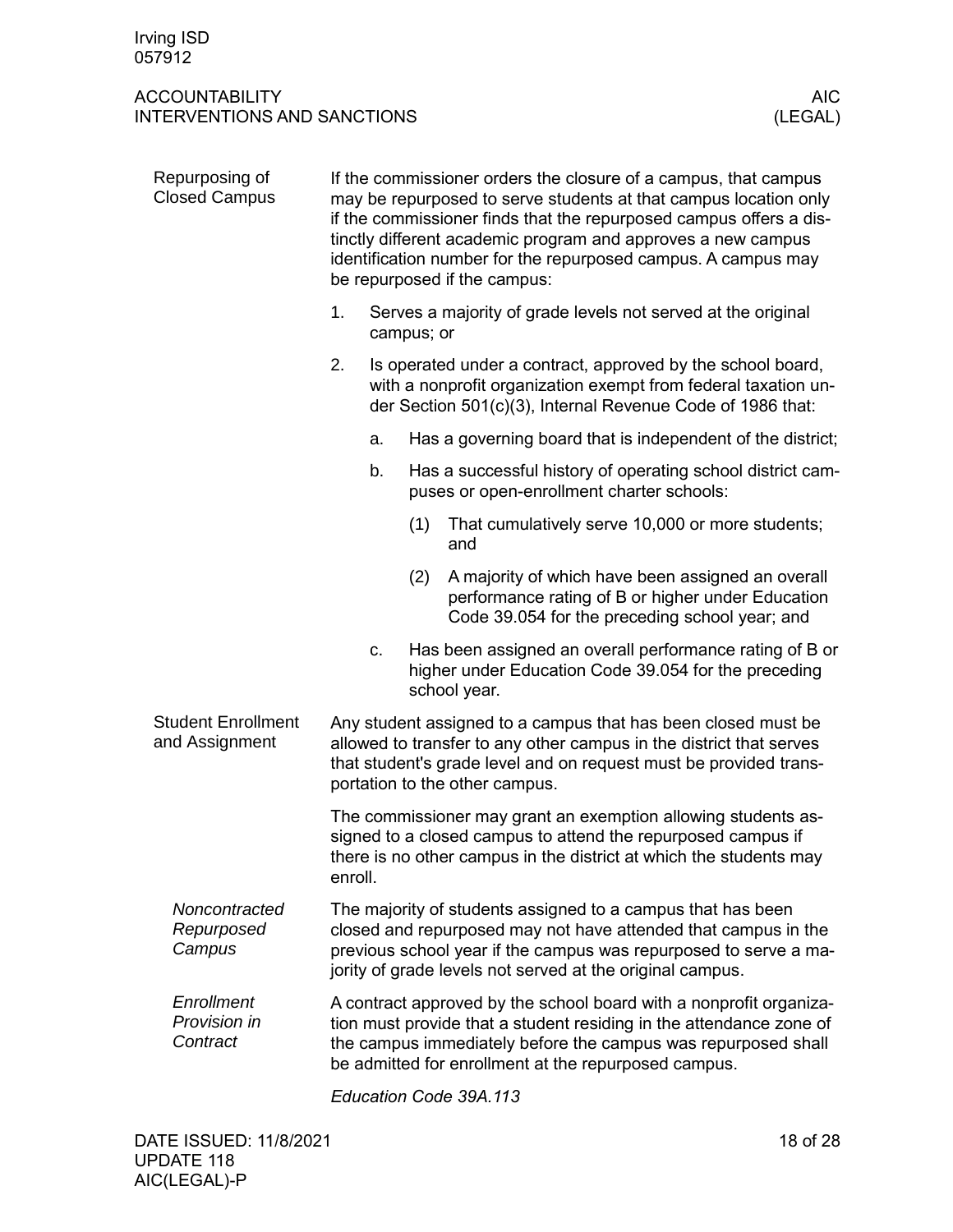<span id="page-18-3"></span><span id="page-18-2"></span><span id="page-18-1"></span><span id="page-18-0"></span>

| Irving ISD<br>057912                                        |                                                                                                                                                                                                                                                                                                                                                                                                                |                                                                                                                                                                                                                                                                                                                                                                           |  |  |
|-------------------------------------------------------------|----------------------------------------------------------------------------------------------------------------------------------------------------------------------------------------------------------------------------------------------------------------------------------------------------------------------------------------------------------------------------------------------------------------|---------------------------------------------------------------------------------------------------------------------------------------------------------------------------------------------------------------------------------------------------------------------------------------------------------------------------------------------------------------------------|--|--|
| <b>ACCOUNTABILITY</b><br><b>INTERVENTIONS AND SANCTIONS</b> |                                                                                                                                                                                                                                                                                                                                                                                                                | <b>AIC</b><br>(LEGAL)                                                                                                                                                                                                                                                                                                                                                     |  |  |
| <b>Targeted Technical</b><br>Assistance                     |                                                                                                                                                                                                                                                                                                                                                                                                                | If the commissioner determines that the basis for the unacceptable<br>performance of a campus for more than two consecutive school<br>years is limited to a specific condition that may be remedied with<br>targeted technical assistance, the commissioner may require the<br>district to contract for the appropriate technical assistance. Educa-<br>tion Code 39A.114 |  |  |
| <b>Alternative</b><br><b>Management</b>                     |                                                                                                                                                                                                                                                                                                                                                                                                                | The commissioner shall appoint a monitor, conservator, manage-<br>ment team, or board of managers whenever such action is re-<br>quired, as determined by 19 Administrative Code 1073. Action un-<br>der any other section of 19 Administrative Code Chapter 97,<br>Subchapter EE is not a prerequisite to acting under this section. 19<br>TAC 97.1073                   |  |  |
| Solicitation of<br>Proposals                                | If the commissioner orders alternative management of a campus,<br>the commissioner shall solicit proposals from qualified nonprofit en-<br>tities to assume management of the campus or appoint a school<br>district as provided below. The commissioner may solicit proposals<br>from qualified for-profit entities if a nonprofit entity has not re-<br>sponded to the commissioner's request for proposals. |                                                                                                                                                                                                                                                                                                                                                                           |  |  |
|                                                             |                                                                                                                                                                                                                                                                                                                                                                                                                | The commissioner may appoint a school district to assume man-<br>agement of the campus if the district:                                                                                                                                                                                                                                                                   |  |  |
|                                                             | 1.                                                                                                                                                                                                                                                                                                                                                                                                             | Is not the district in which the campus is located; and                                                                                                                                                                                                                                                                                                                   |  |  |
|                                                             | 2.                                                                                                                                                                                                                                                                                                                                                                                                             | Is located within the boundaries of the same regional educa-<br>tion service center as the campus.                                                                                                                                                                                                                                                                        |  |  |
|                                                             |                                                                                                                                                                                                                                                                                                                                                                                                                | If a school district is appointed, the district shall assume manage-<br>ment of the campus in the same manner as a qualified entity or in<br>accordance with commissioner rule.                                                                                                                                                                                           |  |  |
|                                                             |                                                                                                                                                                                                                                                                                                                                                                                                                | The commissioner may annually solicit proposals for the alternative<br>management of a campus. The commissioner shall notify a quali-<br>fied entity that has been approved as a provider under this section.                                                                                                                                                             |  |  |
|                                                             |                                                                                                                                                                                                                                                                                                                                                                                                                | Education Code 39A.151                                                                                                                                                                                                                                                                                                                                                    |  |  |
| Qualifications of<br><b>Managing Entity</b>                 | To qualify for consideration as a managing entity, the entity must<br>submit a proposal that provides information relating to the entity's<br>management and leadership team that will participate in manage-<br>ment of the campus under consideration, including information re-<br>lating to individuals who have:                                                                                          |                                                                                                                                                                                                                                                                                                                                                                           |  |  |
|                                                             | 1.                                                                                                                                                                                                                                                                                                                                                                                                             | Documented success in whole school interventions that in-<br>creased the educational and performance levels of students<br>in campuses considered to have an unacceptable perfor-<br>mance rating;                                                                                                                                                                        |  |  |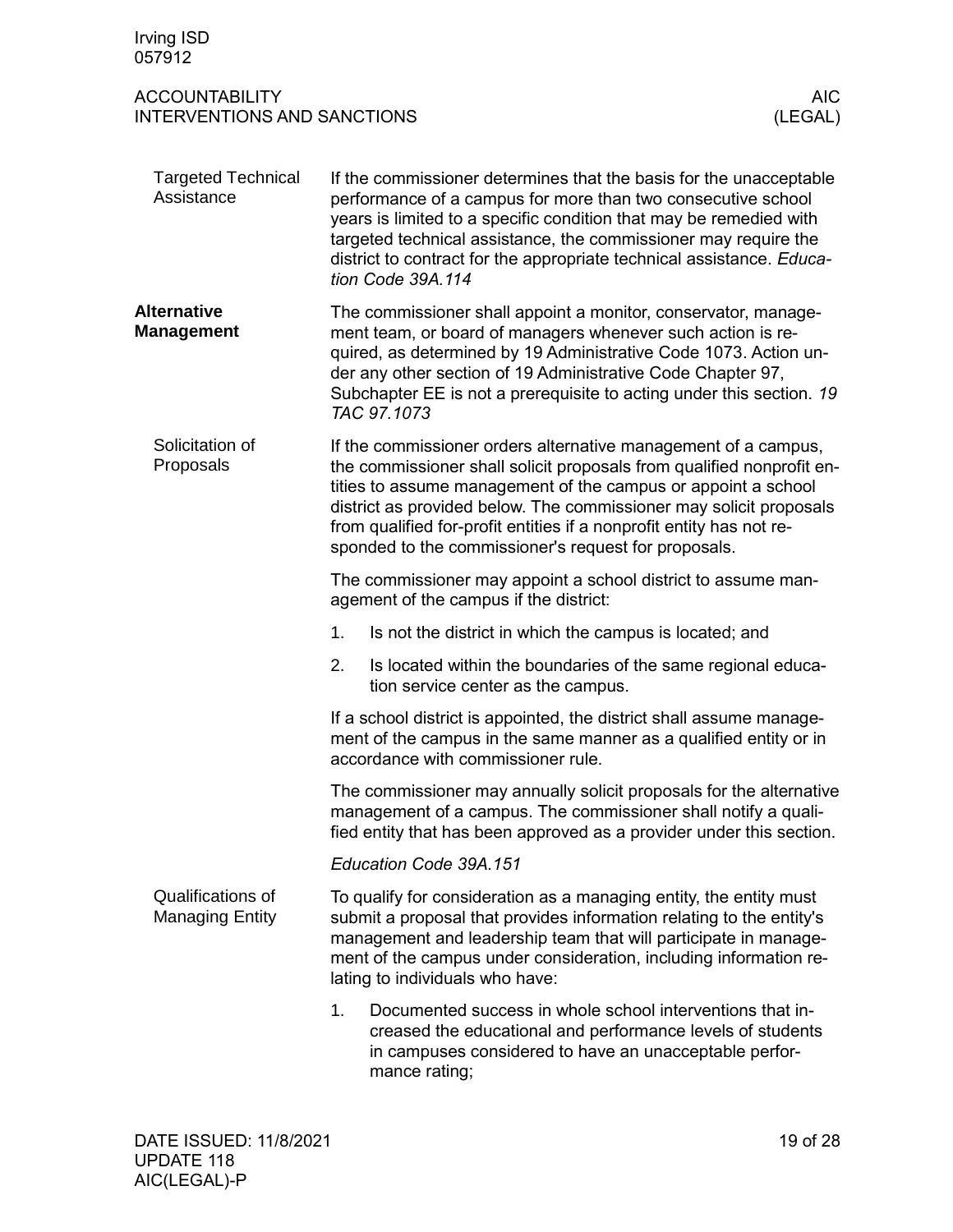<span id="page-19-0"></span>

|                                         | 2. | A proven record of effectiveness with programs assisting low-<br>performing students;                                                                                                                                                                                                                                                                                                                            |  |  |  |  |
|-----------------------------------------|----|------------------------------------------------------------------------------------------------------------------------------------------------------------------------------------------------------------------------------------------------------------------------------------------------------------------------------------------------------------------------------------------------------------------|--|--|--|--|
|                                         | 3. | A proven ability to apply research-based school intervention<br>strategies;                                                                                                                                                                                                                                                                                                                                      |  |  |  |  |
|                                         | 4. | A proven record of financial ability to perform under the man-<br>agement contract; and                                                                                                                                                                                                                                                                                                                          |  |  |  |  |
|                                         | 5. | Any other experience or qualifications the commissioner de-<br>termines necessary.                                                                                                                                                                                                                                                                                                                               |  |  |  |  |
|                                         |    | In selecting a managing entity, the commissioner shall give prefer-<br>ence to a qualified entity that:                                                                                                                                                                                                                                                                                                          |  |  |  |  |
|                                         | 1. | Meets any of the commissioner's qualifications; and                                                                                                                                                                                                                                                                                                                                                              |  |  |  |  |
|                                         | 2. | Has documented success in educating students from similar<br>demographic groups and with similar educational needs as<br>the students who attend the campus to be operated by the<br>managing entity.                                                                                                                                                                                                            |  |  |  |  |
|                                         |    | Education Code 39A.152                                                                                                                                                                                                                                                                                                                                                                                           |  |  |  |  |
| Contract with<br><b>Managing Entity</b> |    | If the commissioner has ordered alternative management of a cam-<br>pus, the district shall execute a contract with an approved provider<br>to serve as a managing entity for the campus. The term of the con-<br>tract may not exceed five years with an option to renew the con-<br>tract. The district must execute the contract and relinquish control<br>of the campus before January 1 of the school year. |  |  |  |  |
|                                         |    | The management contract must include:                                                                                                                                                                                                                                                                                                                                                                            |  |  |  |  |
|                                         | 1. | A provision describing the district's responsibilities in support-<br>ing the operation of the campus; and                                                                                                                                                                                                                                                                                                       |  |  |  |  |
|                                         | 2. | Provisions approved by the commissioner requiring the man-<br>aging entity to demonstrate improvement in campus perfor-<br>mance, including negotiated performance measures.                                                                                                                                                                                                                                     |  |  |  |  |
|                                         |    | Performance measures must be consistent with the priorities of Ed-<br>ucation Code Chapters 39 and 39A.                                                                                                                                                                                                                                                                                                          |  |  |  |  |
|                                         |    | The management contract must be approved by the commissioner<br>before the contract is executed. As appropriate, the commissioner<br>may require the district, as a term of the contract, to support the<br>campus in the same manner as the district was required to support<br>the campus before the execution of the contract.                                                                                |  |  |  |  |
|                                         |    | Education Code 39A.153; 19 TAC 97.1067                                                                                                                                                                                                                                                                                                                                                                           |  |  |  |  |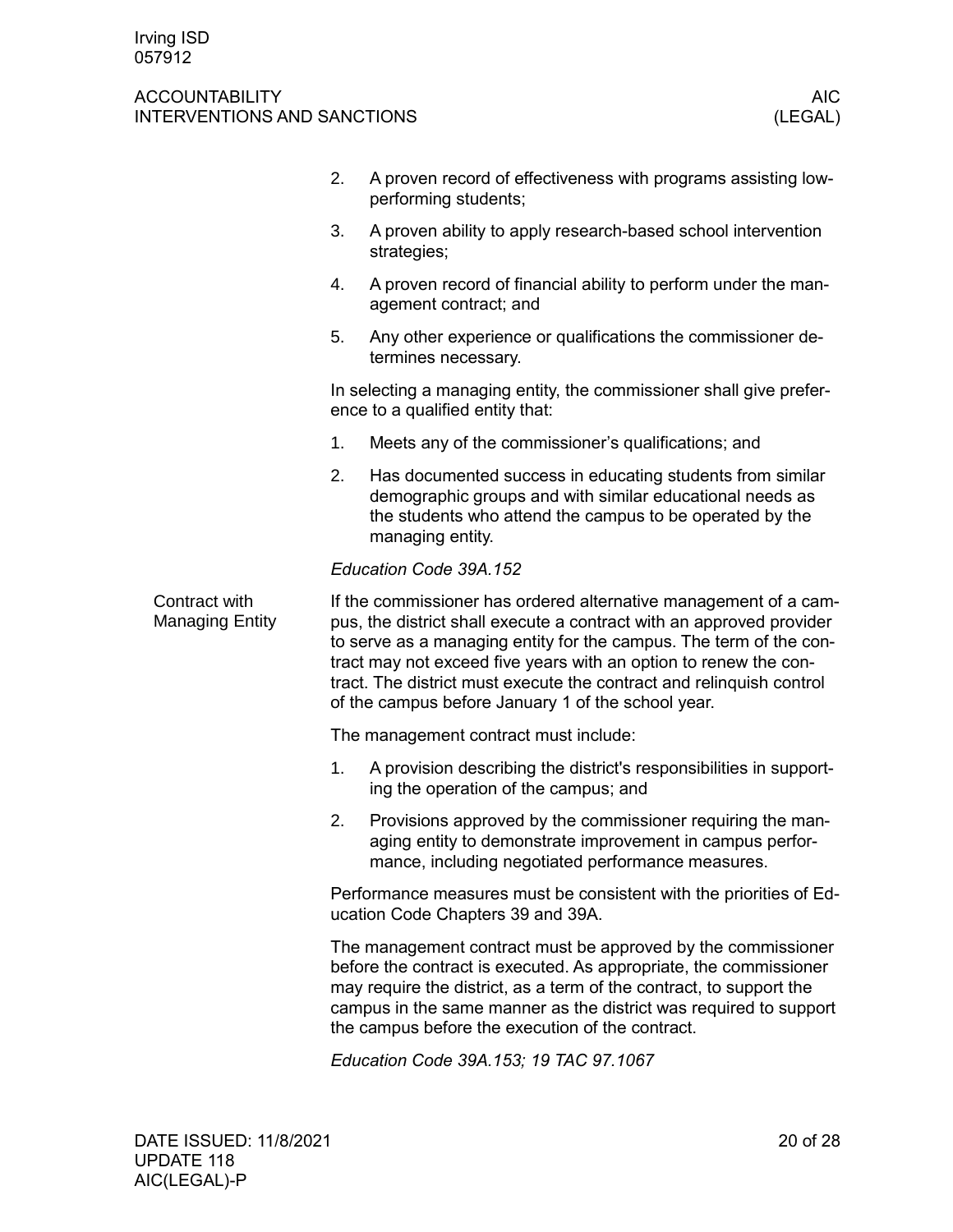<span id="page-20-0"></span>

| <b>Extension of</b><br>Management<br>Contract | The commissioner may require a district to extend the term of a<br>management contract with a managing entity if the commissioner<br>determines that extending the contract on expiration of the initial<br>term is in the best interest of the students attending the campus.<br>The terms of the contract must be approved by the commissioner.<br>Education Code 39A.154 |  |  |  |  |
|-----------------------------------------------|-----------------------------------------------------------------------------------------------------------------------------------------------------------------------------------------------------------------------------------------------------------------------------------------------------------------------------------------------------------------------------|--|--|--|--|
| Evaluation of<br><b>Managing Entity</b>       | The commissioner shall evaluate a managing entity's performance<br>on the first and second anniversaries of the date of the manage-<br>ment contract.                                                                                                                                                                                                                       |  |  |  |  |
|                                               | If the evaluation fails to demonstrate improvement as negotiated<br>under the management contract by the first anniversary of the date<br>of the contract, the district may:                                                                                                                                                                                                |  |  |  |  |
|                                               | 1.<br>Terminate the contract, with the commissioner's consent, for<br>nonperformance or breach of contract; and                                                                                                                                                                                                                                                             |  |  |  |  |
|                                               | Select another provider from an approved list provided by the<br>2.<br>commissioner.                                                                                                                                                                                                                                                                                        |  |  |  |  |
|                                               | If the evaluation fails to demonstrate significant improvement, as<br>determined by the commissioner, by the second anniversary of the<br>date of the management contract, the district shall:                                                                                                                                                                              |  |  |  |  |
|                                               | 1.<br>Terminate the contract; and                                                                                                                                                                                                                                                                                                                                           |  |  |  |  |
|                                               | Select another provider from an approved list provided by the<br>2.<br>commissioner or resume operation of the campus if approved<br>by the commissioner.                                                                                                                                                                                                                   |  |  |  |  |
|                                               | If the commissioner approves the district's resumed operation of<br>the campus, the commissioner shall assign a technical assistance<br>team to assist the campus.                                                                                                                                                                                                          |  |  |  |  |
|                                               | Education Code 39A.155                                                                                                                                                                                                                                                                                                                                                      |  |  |  |  |
| Cancellation of<br>Management<br>Contract     | If a campus receives an unacceptable performance rating for two<br>consecutive school years after a managing entity assumes man-<br>agement of the campus, the commissioner shall cancel the con-<br>tract with the managing entity. Education Code 39A.156                                                                                                                 |  |  |  |  |
| Return of<br>Management to<br><b>District</b> | Unless a campus has an unacceptable performance rating for<br>three consecutive school years [see Continued Unacceptable Per-<br>formance Rating, above], at the end of a management contract<br>term or on the cancellation of a management contract, the board<br>shall resume management of the campus. Education Code<br>39A.157                                        |  |  |  |  |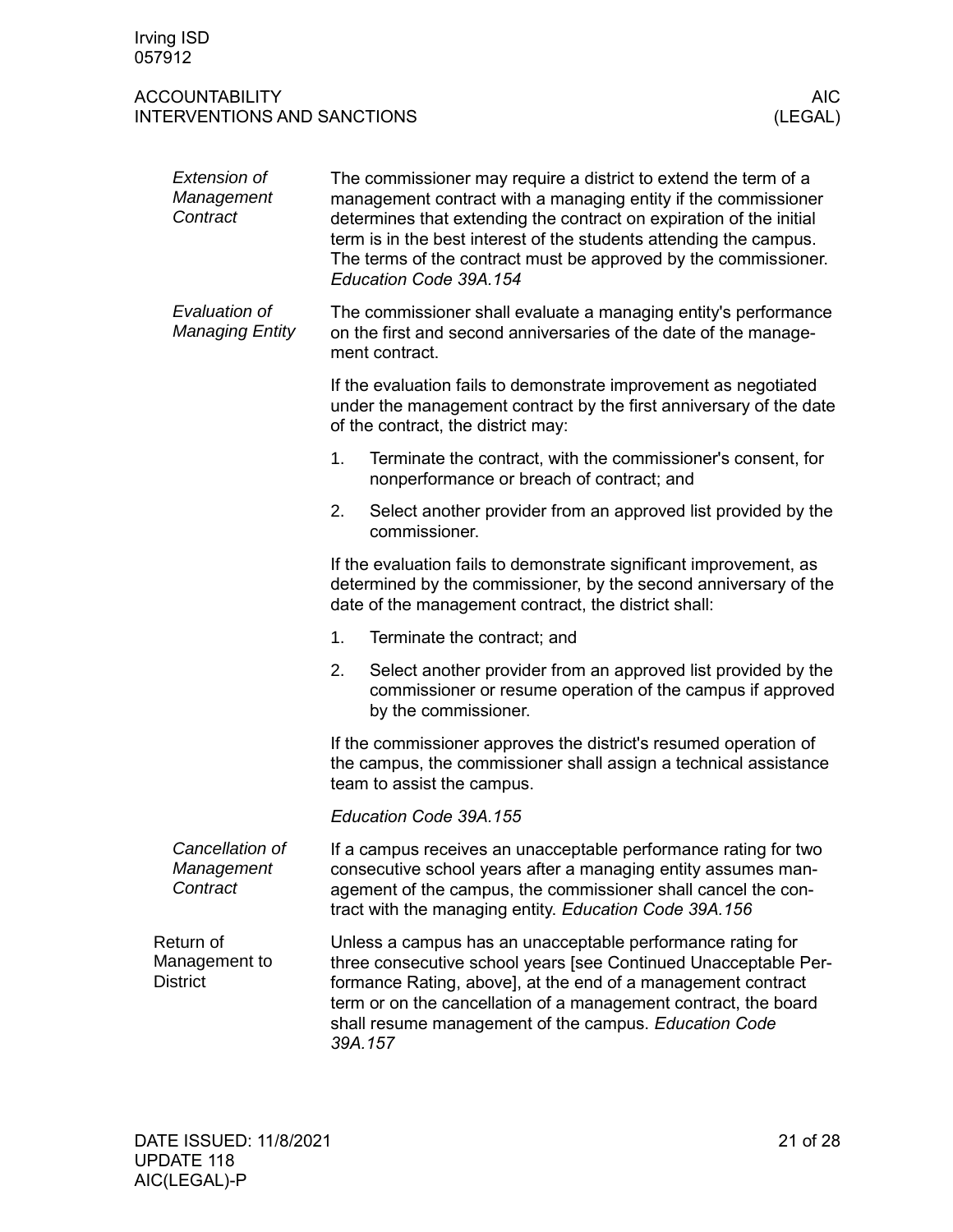<span id="page-21-5"></span><span id="page-21-4"></span><span id="page-21-3"></span><span id="page-21-2"></span><span id="page-21-1"></span><span id="page-21-0"></span>

| Applicability of<br>Accountability<br>Provisions                | Each campus operated by a managing entity is subject to Educa-<br>tion Code Chapters 39 and 39A in the same manner as any other<br>campus in the district. Education Code 39A.158                                                                                                                                                                                           |
|-----------------------------------------------------------------|-----------------------------------------------------------------------------------------------------------------------------------------------------------------------------------------------------------------------------------------------------------------------------------------------------------------------------------------------------------------------------|
| Funding                                                         | The funding for a campus operated by a managing entity may not<br>be less than the funding of the other campuses in the district on a<br>per student basis so that the managing entity receives at least the<br>same funding the campus would otherwise have received. Educa-<br>tion Code 39A.159                                                                          |
| Open Meetings and<br><b>Public Information</b>                  | With respect to the management of a campus by a managing en-<br>tity:                                                                                                                                                                                                                                                                                                       |
|                                                                 | 1.<br>A managing entity is considered to be a governmental body<br>for purposes of the Texas Open Meetings Act and Public In-<br>formation Act; and                                                                                                                                                                                                                         |
|                                                                 | 2.<br>Any requirement in the Texas Open Meetings Act or Public In-<br>formation Act that applies to a school district or the board of<br>trustees of a district applies to a managing entity.                                                                                                                                                                               |
|                                                                 | Education Code 39A.160                                                                                                                                                                                                                                                                                                                                                      |
| <b>Board of Managers</b><br><b>General Powers</b><br>and Duties | Notwithstanding Education Code 11.151(b) or 11.1511(a) or any<br>other provision of the Education Code, a board of managers may<br>exercise all of the powers and duties assigned to a board of trus-<br>tees of a school district by law, rule, or regulation.                                                                                                             |
|                                                                 | A board of managers appointed by the commissioner is required to<br>take appropriate actions to resolve the conditions that caused a<br>campus to be subject to the commissioner's order, including<br>amending the district's budget, reassigning staff, or relocating aca-<br>demic programs. The commissioner may adopt rules necessary to<br>implement this subsection. |
|                                                                 | Education Code 39A.201                                                                                                                                                                                                                                                                                                                                                      |
| <b>Board of Managers</b><br>of District                         | Notwithstanding Education Code 11.151(b) or 11.1511(a) or any<br>other provision of the Education Code, if the commissioner ap-<br>points a board of managers to govern a district:                                                                                                                                                                                         |
|                                                                 | 1.<br>The powers of the board are suspended for the period of the<br>appointment; and                                                                                                                                                                                                                                                                                       |
|                                                                 | 2.<br>The commissioner shall appoint a district superintendent.                                                                                                                                                                                                                                                                                                             |
|                                                                 | A board of managers appointed to govern a school district may<br>amend the budget of the district.                                                                                                                                                                                                                                                                          |
|                                                                 |                                                                                                                                                                                                                                                                                                                                                                             |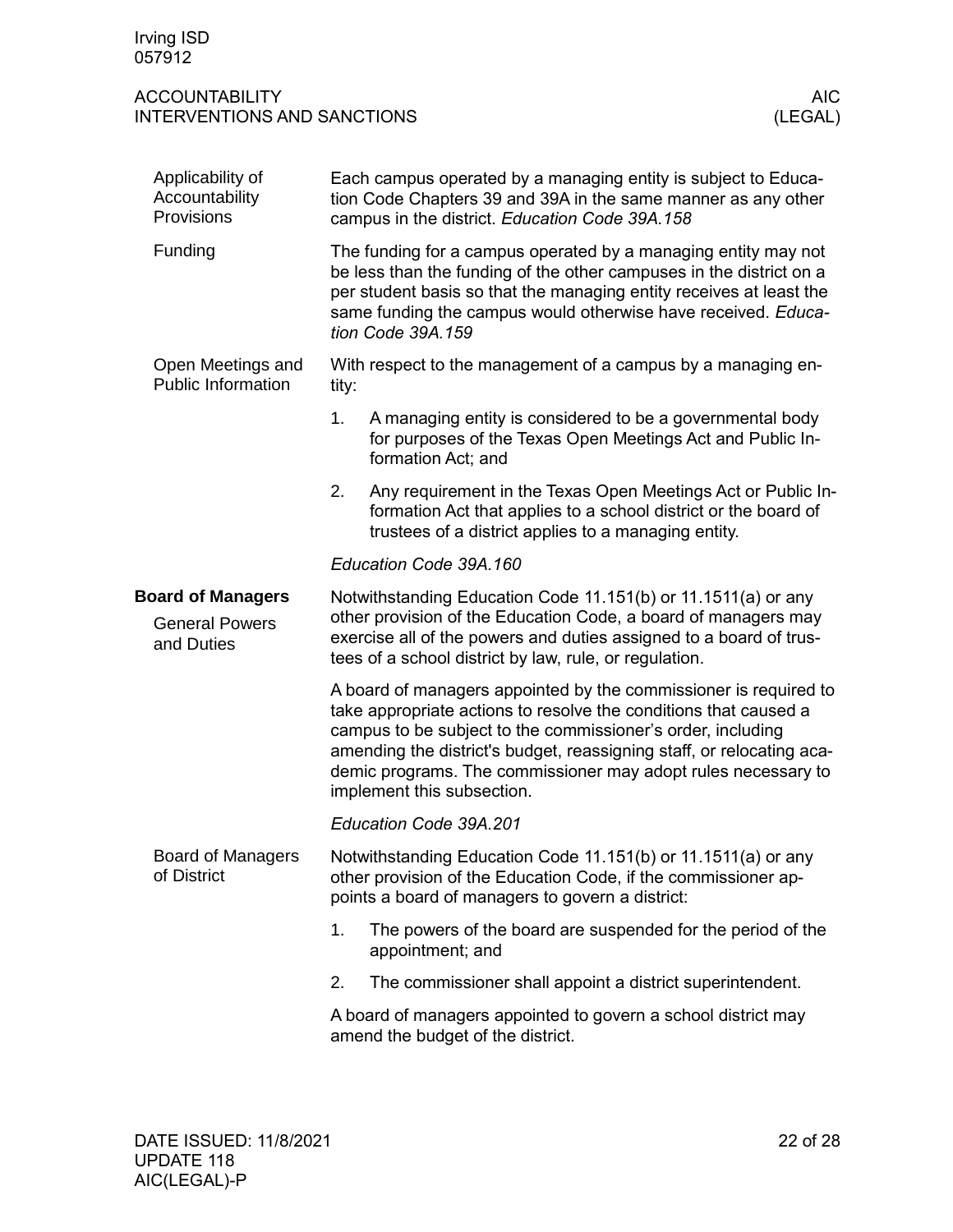<span id="page-22-4"></span><span id="page-22-3"></span><span id="page-22-2"></span><span id="page-22-1"></span><span id="page-22-0"></span>

|                                                  | Education Code Chapter 39A applies to a school district governed<br>by a board of managers in the same manner it applies to any other<br>district.                                                                                                                                                                                                                                                                                                                                                                                                                                                                                |
|--------------------------------------------------|-----------------------------------------------------------------------------------------------------------------------------------------------------------------------------------------------------------------------------------------------------------------------------------------------------------------------------------------------------------------------------------------------------------------------------------------------------------------------------------------------------------------------------------------------------------------------------------------------------------------------------------|
|                                                  | Education Code 39A.202                                                                                                                                                                                                                                                                                                                                                                                                                                                                                                                                                                                                            |
| Composition of<br><b>Board of Managers</b>       | A board of managers appointed by the commissioner must, if pos-<br>sible, include community leaders, business representatives who<br>have expertise in leadership, and individuals who have knowledge<br>or expertise in the field of education. Education Code 39A.204                                                                                                                                                                                                                                                                                                                                                           |
| Training of Board of<br>Managers                 | The commissioner must provide each individual appointed to a<br>board of managers with training in effective leadership strategies.<br>Education Code 39A.205                                                                                                                                                                                                                                                                                                                                                                                                                                                                     |
|                                                  | The training in effective leadership strategies shall be provided by<br>TEA-approved authorized providers of board training to each indi-<br>vidual appointed by the commissioner to a board of managers,<br>and, following the expiration of the appointment of the board of<br>managers, to the board of trustees of the school district. 19 TAC<br>97.1073(h)                                                                                                                                                                                                                                                                  |
| Compensation                                     | The commissioner may authorize payment of a board of managers<br>from TEA funds.                                                                                                                                                                                                                                                                                                                                                                                                                                                                                                                                                  |
|                                                  | A conservator or a member of a management team appointed to<br>serve on a board of managers may continue to be compensated as<br>determined by the commissioner.                                                                                                                                                                                                                                                                                                                                                                                                                                                                  |
|                                                  | Education Code 39A.206                                                                                                                                                                                                                                                                                                                                                                                                                                                                                                                                                                                                            |
| Replacement of<br>Member of Board of<br>Managers | The commissioner may at any time replace a member of a board of<br>managers. The commissioner may adopt rules necessary to imple-<br>ment this section. Education Code 39A.207                                                                                                                                                                                                                                                                                                                                                                                                                                                    |
| <b>Expiration of</b><br>Appointment              | A board of managers shall, during the period of the appointment,<br>order the election of members of the board of trustees of the<br>school district in accordance with the law. The members of the<br>board of trustees do not assume any powers or duties after the<br>election until the appointment of the board of managers expires.                                                                                                                                                                                                                                                                                         |
|                                                  | Not later than the second anniversary of the date the board of<br>managers of a school district was appointed, the commissioner<br>shall notify the board of managers and the board of trustees of the<br>date on which the appointment of the board of managers will ex-<br>pire. Following each of the last three years of the period of the ap-<br>pointment, one-third of the members of the board of managers<br>shall be replaced by the number of members of the board of trus-<br>tees who were elected at an election that constitutes, as closely as<br>possible, one-third of the membership of the board of trustees. |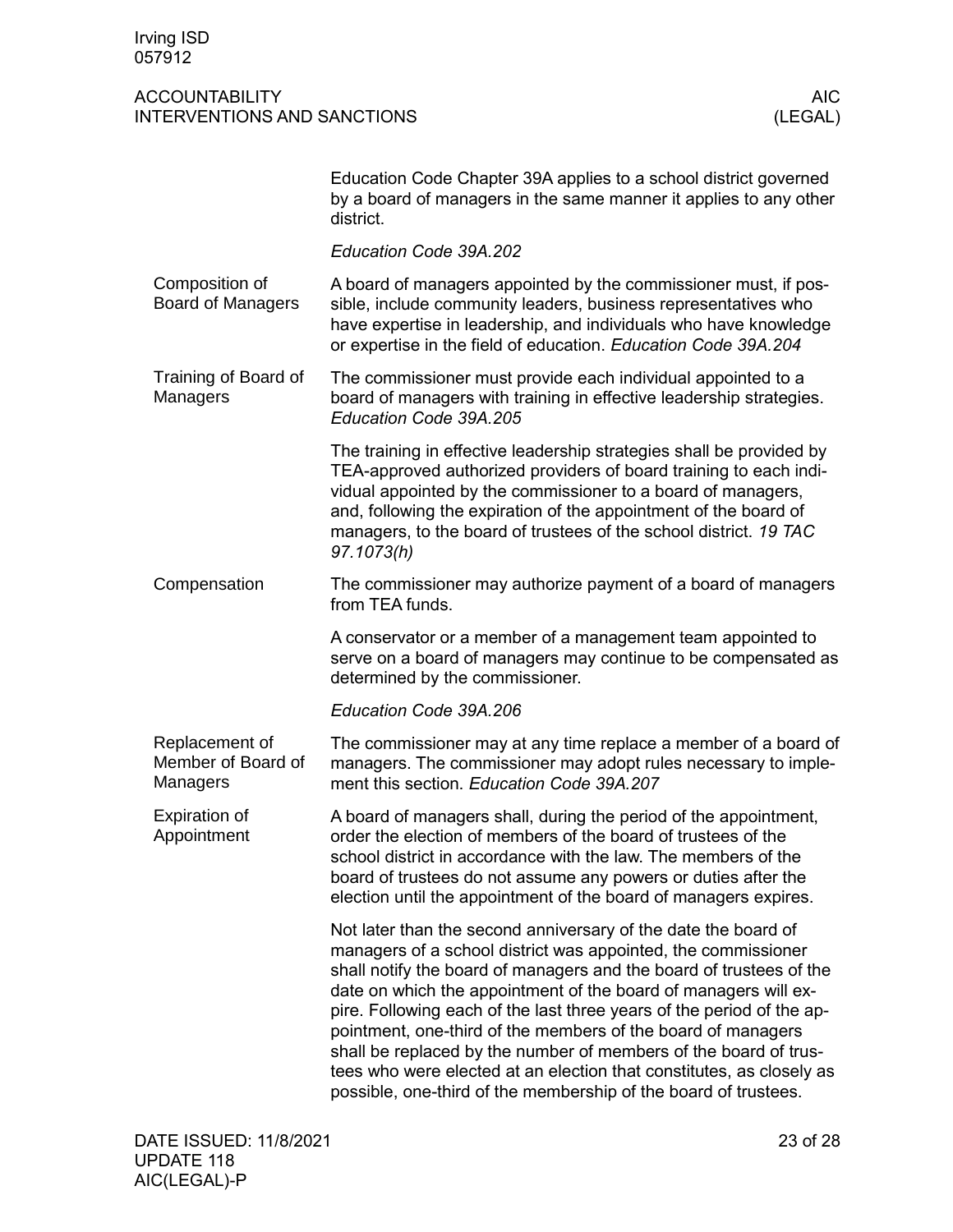<span id="page-23-2"></span><span id="page-23-1"></span><span id="page-23-0"></span>

|                                                           | If, before the second anniversary of the date the board of manag-<br>ers of a school district was appointed, the commissioner deter-<br>mines, after receiving local feedback, that insufficient progress has<br>been made toward improving the academic or financial perfor-<br>mance of the district, the commissioner may extend the authority of<br>the board of managers for a period of up to two additional years. |
|-----------------------------------------------------------|---------------------------------------------------------------------------------------------------------------------------------------------------------------------------------------------------------------------------------------------------------------------------------------------------------------------------------------------------------------------------------------------------------------------------|
|                                                           | On the expiration of the appointment of the board of managers, the<br>board of trustees assumes all of the powers and duties assigned to<br>a board of trustees by law, rule, or regulation.                                                                                                                                                                                                                              |
|                                                           | Following the expiration of the period of appointment of a board of<br>managers for a school district, the commissioner shall provide<br>training in effective leadership strategies to the board of trustees.                                                                                                                                                                                                            |
|                                                           | Education Code 39A.208; 19 TAC 97.1073                                                                                                                                                                                                                                                                                                                                                                                    |
| <b>Removal of Board</b><br>of Managers                    | The commissioner may remove a board of managers appointed to<br>govern a school district only if the campus that was the basis for<br>the appointment of the board of managers receives an acceptable<br>performance rating for two consecutive school years.                                                                                                                                                             |
|                                                           | If a campus that was the basis for the appointment of a board of<br>managers receives an unacceptable performance rating for two ad-<br>ditional consecutive years following the appointment of the board<br>of managers, the commissioner may remove the board of manag-<br>ers and, in consultation with the local community, may appoint a<br>new board of managers to govern the district.                            |
|                                                           | Following the removal of a board of managers, or at the request of<br>a managing entity to oversee the implementation of alternative<br>management, the commissioner may appoint a conservator or<br>monitor for the district to ensure district-level support for low-per-<br>forming campuses and to oversee the implementation of the up-<br>dated targeted improvement plan.                                          |
|                                                           | Education Code 39A.209; 19 TAC 97.1073                                                                                                                                                                                                                                                                                                                                                                                    |
| <b>Challenge of</b><br>Intervention or<br><b>Sanction</b> | A district must appeal under this provision if the district intends to<br>challenge the commissioner's decision to close the district or a<br>campus, pursue alternative management of a campus, appoint a                                                                                                                                                                                                                |
| Review of<br>Sanctions by SOAH                            | board of managers to the district, or appoint a conservator or man-<br>agement team to the district.                                                                                                                                                                                                                                                                                                                      |
|                                                           | A challenge is under the substantial evidence rule [see Govern-<br>ment Code, Chapter 2001, Subchapter G]. The commissioner shall<br>adopt procedural rules for a challenge under this section.                                                                                                                                                                                                                           |
|                                                           | Notwithstanding other law:                                                                                                                                                                                                                                                                                                                                                                                                |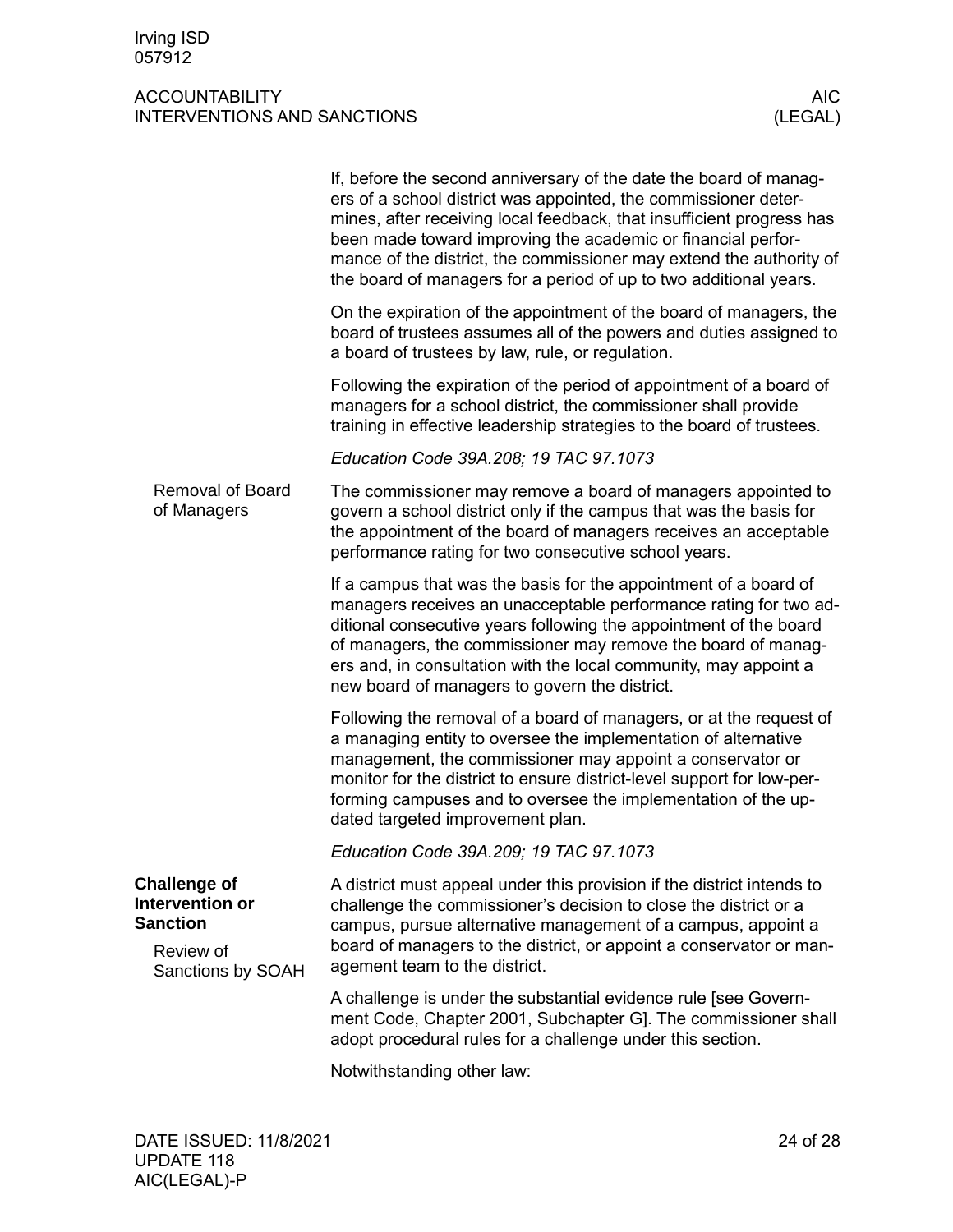<span id="page-24-2"></span><span id="page-24-1"></span><span id="page-24-0"></span>

|                      | 1.      | The State Office of Administrative Hearings (SOAH) shall con-<br>duct an expedited review of a challenge;                                                                                                                                                                                                                                                                                                              |
|----------------------|---------|------------------------------------------------------------------------------------------------------------------------------------------------------------------------------------------------------------------------------------------------------------------------------------------------------------------------------------------------------------------------------------------------------------------------|
|                      | 2.      | The administrative law judge shall issue a final order not later<br>than the 30th day after the date on which the hearing is finally<br>closed;                                                                                                                                                                                                                                                                        |
|                      | 3.      | The decision of the administrative law judge is final and may<br>not be appealed; and                                                                                                                                                                                                                                                                                                                                  |
|                      | 4.      | The decision of the administrative law judge may set an effec-<br>tive date for an action under this section.                                                                                                                                                                                                                                                                                                          |
|                      |         | Education Code 39A.301                                                                                                                                                                                                                                                                                                                                                                                                 |
| <b>Appeals</b>       |         | If an order, decision, or determination is described as final in Edu-<br>cation Code Chapter 7, 11, 12, 39, or 39A, an interlocutory or inter-<br>mediate order, decision, report, or determination made or reached<br>before the final order, decision, or determination may be appealed<br>only as specifically authorized by the Education Code or a rule<br>adopted under the Education Code. Education Code 5.003 |
|                      | 39A.906 | A decision by the commissioner under Education Code Chapter 39<br>or 39A is final and may not be appealed unless an applicable provi-<br>sion of Chapter 39 or 39A provides otherwise. Education Code                                                                                                                                                                                                                  |
| <b>Annual Review</b> |         | The commissioner shall annually review the performance of a dis-<br>trict or campus subject to intervention and sanction to determine<br>the appropriate actions to be implemented.                                                                                                                                                                                                                                    |
|                      |         | The commissioner must review at least annually the performance<br>of a district for which the accreditation status or performance rating<br>has been lowered due to insufficient student performance and may<br>not raise the accreditation status or performance rating until the<br>district has demonstrated improved student performance.                                                                          |
|                      |         | If the review reveals a lack of improvement, the commissioner shall<br>increase the level of state intervention and sanction unless the<br>commissioner finds good cause for maintaining the current status.                                                                                                                                                                                                           |
|                      |         | Education Code 39A.901                                                                                                                                                                                                                                                                                                                                                                                                 |
| Increasing Intensity |         | If a district or campus does not exhibit improvement in student per-<br>formance, the commissioner may increase the intensity of interven-<br>tion and sanction that would otherwise be required by statute or<br>rule, including ordering campus closure, district annexation, or ap-<br>pointment of a board of managers.                                                                                            |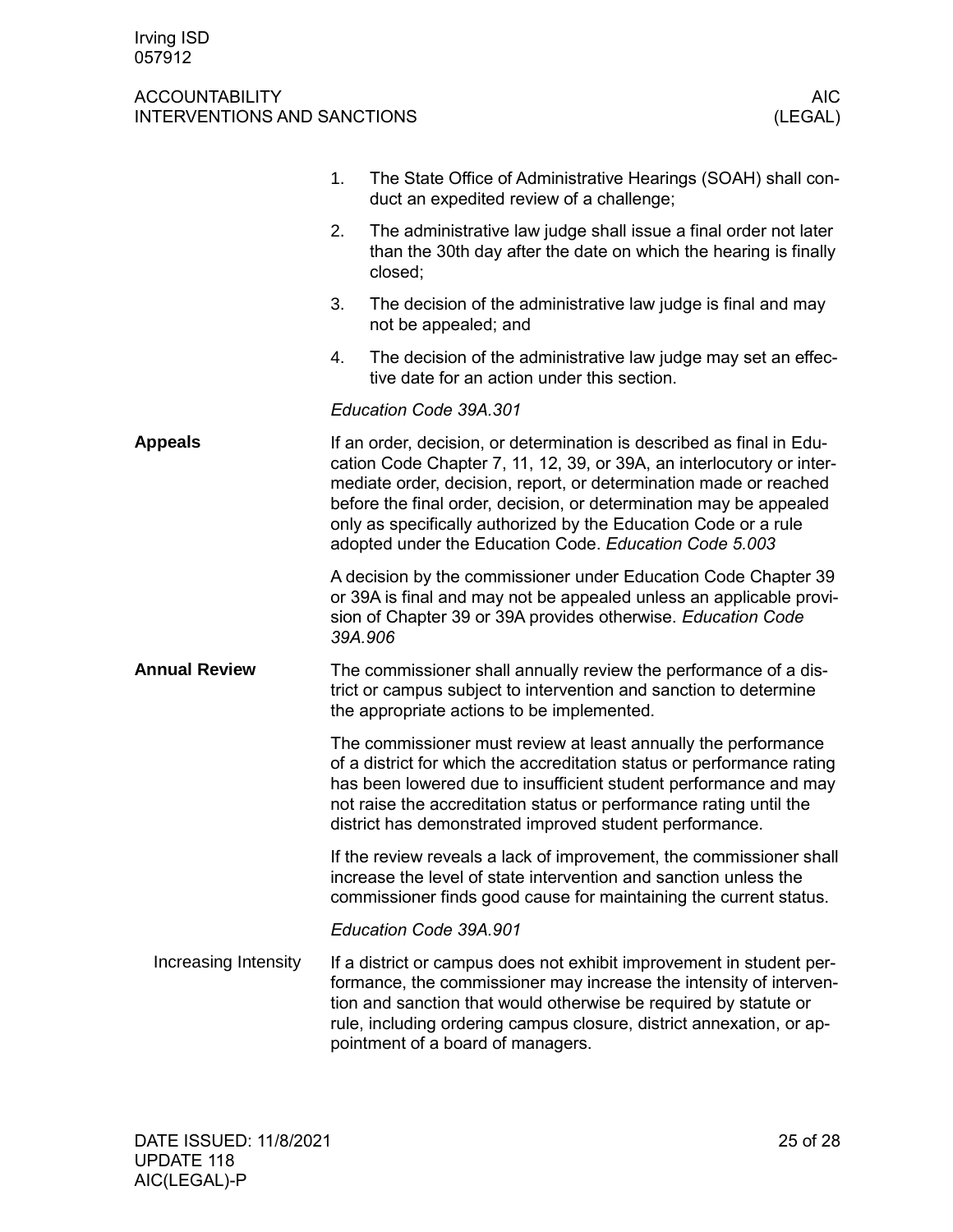<span id="page-25-5"></span><span id="page-25-4"></span><span id="page-25-3"></span><span id="page-25-2"></span><span id="page-25-1"></span><span id="page-25-0"></span>

|                                                                                                |                        | For purposes of this section, improvement means an increase in<br>the scaled score for the overall academic performance rating under<br>Education Code Chapter 39.                                                                                                                                                                                                                       |  |  |  |  |
|------------------------------------------------------------------------------------------------|------------------------|------------------------------------------------------------------------------------------------------------------------------------------------------------------------------------------------------------------------------------------------------------------------------------------------------------------------------------------------------------------------------------------|--|--|--|--|
|                                                                                                |                        | 19 TAC 97.1070(a)-(b)                                                                                                                                                                                                                                                                                                                                                                    |  |  |  |  |
| <b>Intervention</b><br><b>Programs</b><br><b>ACE Turnaround</b><br>Plan                        |                        | A campus may submit an accelerated campus excellence (ACE)<br>turnaround plan. The plan must meet the requirements of Educa-<br>tion Code 39A.105(b). Education Code 39A.105(b)-(c)                                                                                                                                                                                                      |  |  |  |  |
| <b>Resource Campus</b>                                                                         |                        | An eligible campus may apply to the commissioner to be desig-<br>nated as a resource campus that provides quality education and<br>enrichment for campus students. To apply to be designated as a<br>resource campus, the campus must have received an overall per-<br>formance rating of F for four years over a ten-year period of time.<br>Education Code 29.934(a)-(b)               |  |  |  |  |
| <b>Strong Foundations</b><br>Intervention                                                      |                        | Notwithstanding when a D rating is considered acceptable or any<br>other law, the commissioner may require a district to comply with<br>all requirements of the strong foundations grant program under Ed-<br>ucation Code 29.0881 at a campus that:                                                                                                                                     |  |  |  |  |
|                                                                                                | 1.                     | Includes students at any grade level from prekindergarten<br>through fifth grade;                                                                                                                                                                                                                                                                                                        |  |  |  |  |
|                                                                                                | 2.                     | Is assigned an overall performance rating of D or F; and                                                                                                                                                                                                                                                                                                                                 |  |  |  |  |
|                                                                                                | 3.                     | Is in the bottom five percent of campuses in the state based<br>on student performance on the grade three state reading as-<br>sessment during the previous school year, as determined by<br>the commissioner.                                                                                                                                                                           |  |  |  |  |
|                                                                                                |                        | Education Code 39A.065(a)                                                                                                                                                                                                                                                                                                                                                                |  |  |  |  |
| <b>Miscellaneous</b><br><b>Provisions</b><br>Acquisition of<br>Professional<br><b>Services</b> |                        | In addition to other authorized interventions and sanctions, the<br>commissioner may order a district or campus to acquire profes-<br>sional services at the expense of the district or campus to address<br>the applicable financial, assessment, data quality, program, perfor-<br>mance, or governance deficiency. The commissioner's order may<br>require the district or campus to: |  |  |  |  |
|                                                                                                | 1.                     | Select or be assigned an external auditor, data quality expert,<br>professional authorized to monitor district assessment instru-<br>ment administration, or curriculum or program expert; or                                                                                                                                                                                            |  |  |  |  |
|                                                                                                | 2.                     | Provide for or participate in the appropriate training of district<br>staff or board members in the case of a district, or campus<br>staff, in the case of a campus.                                                                                                                                                                                                                     |  |  |  |  |
|                                                                                                | Education Code 39A.902 |                                                                                                                                                                                                                                                                                                                                                                                          |  |  |  |  |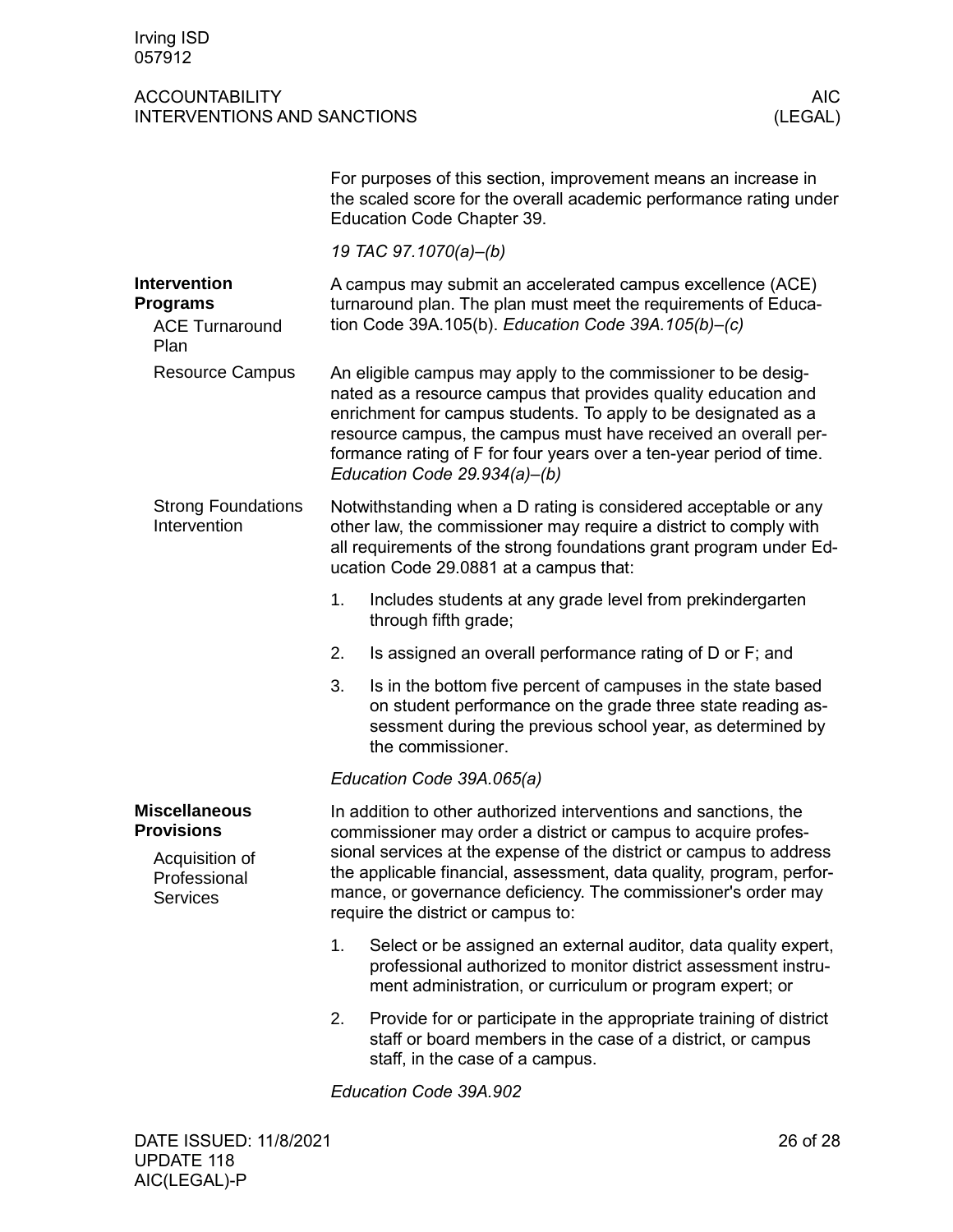<span id="page-26-4"></span><span id="page-26-3"></span><span id="page-26-2"></span><span id="page-26-1"></span><span id="page-26-0"></span>

| Costs Paid by<br><b>District</b>                | The costs of providing a monitor, conservator, management team,<br>campus intervention team, technical assistance team, managing<br>entity, or service provider shall be paid by the district. If the district<br>fails or refuses to pay the costs in a timely manner, the commis-<br>sioner may:                                            |
|-------------------------------------------------|-----------------------------------------------------------------------------------------------------------------------------------------------------------------------------------------------------------------------------------------------------------------------------------------------------------------------------------------------|
|                                                 | 1.<br>Pay the costs using amounts withheld from any funds to<br>which the district is otherwise entitled; or                                                                                                                                                                                                                                  |
|                                                 | 2.<br>Recover the amount of the costs in the manner provided for<br>recovery of an over allocation of state funds under Education<br>Code 48.272.                                                                                                                                                                                             |
|                                                 | Education Code 39A.903                                                                                                                                                                                                                                                                                                                        |
| Immunity from Civil<br>Liability                | An employee, volunteer, or contractor acting on behalf of the com-<br>missioner, or a member of a board of managers appointed by the<br>commissioner, is immune from civil liability to the same extent as a<br>professional employee of a district under Education Code 22.051.<br>Education Code 39A.904                                    |
| <b>Campus Name</b><br>Change                    | In reconstituting, repurposing, or imposing any other intervention or<br>sanction on a campus, the commissioner may not require that the<br>name of the campus be changed. Education Code 39A.905                                                                                                                                             |
| Special Program<br>Performance<br>Determination | The commissioner shall assign districts an annual determination<br>level based on performance levels of certain special populations<br>student groups under 19 Administrative Code 97.1005 (Results<br>Driven Accountability) [see AIB] according to the criteria and re-<br>quirements in 19 Administrative Code 97.1071.                    |
|                                                 | The commissioner shall notify in writing each district identified for<br>review under this section as a result of assigned determination<br>level or cyclical selection prior to requiring a district to implement or<br>participate in any activities included in 19 Administrative Code<br>97.1071(f)(1)–(6).                               |
|                                                 | Actions taken under this section are intended to assist the district<br>in raising its performance and/or achieving compliance under 19<br>Administrative Code 97.1005 and 74.28 and Education Code sec-<br>tions 28.006 and 38.003 and do not preclude or substitute for a<br>sanction under another provision of Chapter 97, Subchapter EE. |
|                                                 | 19 TAC 97.1071(c), (g), (h)                                                                                                                                                                                                                                                                                                                   |
| <b>Intervention Pause</b>                       | Except as otherwise provided by 19 Administrative Code 97.1062<br>and unless extended by the commissioner, TEA will cease to en-<br>force the interventions under Education Code 39A.101-39A.111 un-<br>til conclusion of the second consecutive school year of operation<br>under:                                                           |